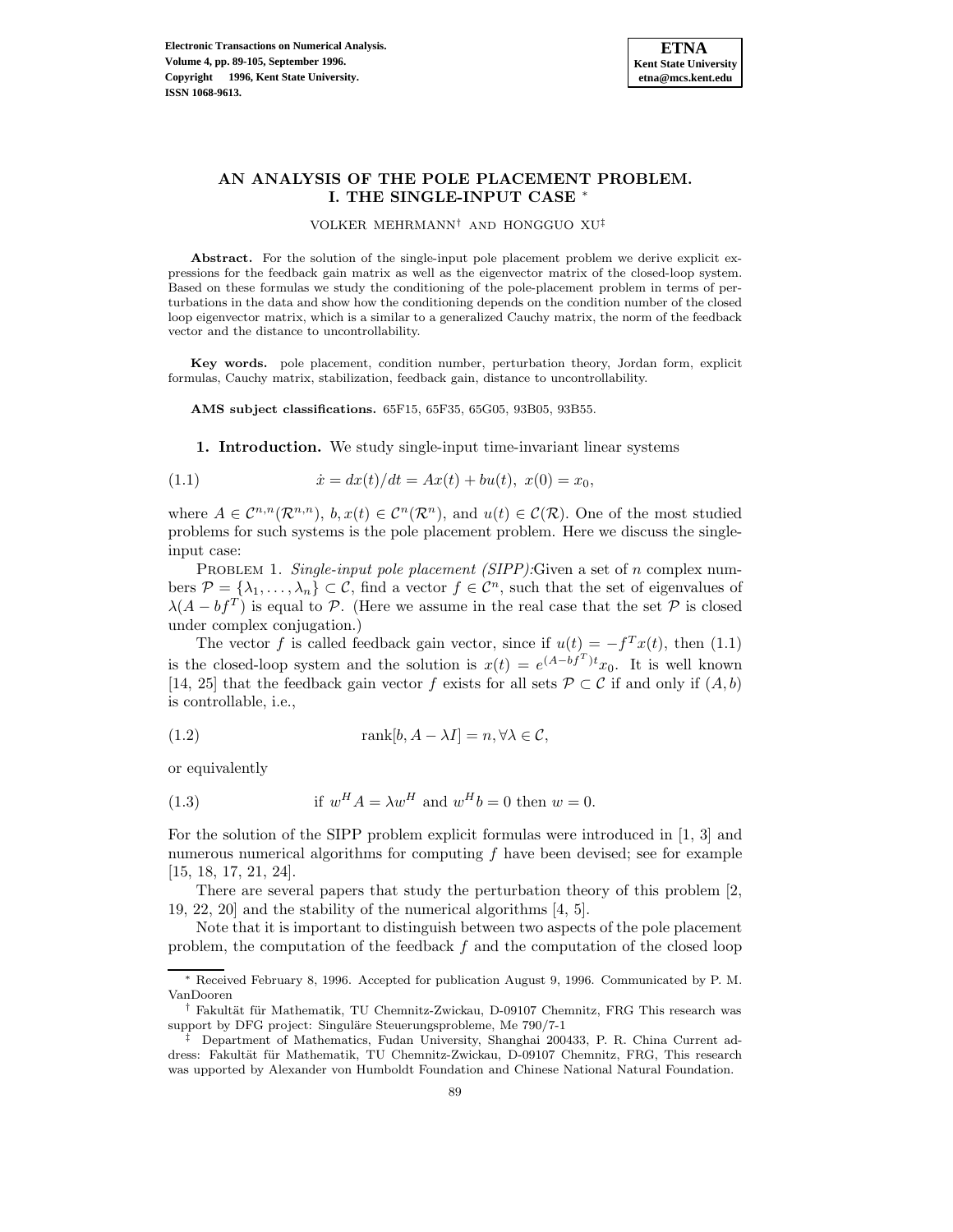matrix  $A - bf^T$  or its spectrum, repectively. This leads to some confusion in the literature. In our opinion the most important goal of the pole placement is that the implemented poles of the closed loop system are close to the desired ones. If the desired poles of the exact closed loop system are very sensitive to perturbations then this ultimate goal cannot be guaranteed. And this may happen even if the computation of  $f$  is reliable or even exact. See Example 2 below, where although the exact  $f$  is used the desired stabilization could not be achieved, although the desired poles were far away from the imaginary axis.

To analyze these problems and to get first order perturbation results we derive several explicit formulas for f and for the Jordan canonical form of  $A - bf^T$  in terms of  $A$ ,  $b$ , and  $\mathcal{P}$ .

The results support the statements made in [12] that in general one cannot expect that the closed loop system has a spectrum close to the desired one, since it is very likely that at least one of three contributing factors in the perturbation result, the norm of the feedback vector, the spectral condition number of the closed loop matrix, or the distance to uncontrollability, is large. Clearly there are pole placement problems, which are well-conditioned, for example, when all the poles are moved only slightly or not at all, and the original eigenvalues of  $A$  are insensitive to perturbations. But in many practical problems, where pole placement is used, for example in stabilization, moving the poles just slightly will not be enough and in this case it is very likely that the problem is ill-conditioned.

Throughout this paper,  $A<sup>T</sup>$ ,  $A<sup>H</sup>$  represent the transpose and conjugate transpose of the matrix A, respectively;  $\mathcal{N}(A)$  denotes the nullspace and  $\Lambda(A)$  the set of eigenvalues of A. By  $\sigma_1(A) \geq \sigma_2(A) \geq \cdots \geq \sigma_n(A) \geq 0$  we denote the singular values of A in decreasing order,  $e_i$  is the  $i - th$  unit vector and  $e := \sum_{i=1}^n e_i$ . The norms used in this paper are the Euclidian vector norm and the associated operator norm.

**2.** Explicit formulas for f and the Jordan canonical form of  $A - bf^T$ . We will now derive explicit formulas for the solution of the SIPP problem with closed loop eigenvalues  $\lambda_1,\ldots,\lambda_s$  having algebraic multiplicities  $r_1,\ldots,r_s$ . It is well known, that in the single input case the geometric multiplicity of the assigned closed loop eigenvalues can be at most one. This is easily seen from the fact that if  $A - bf^T$ has two different eigenvectors corresponding to the same eigenvalue  $\lambda$  then rank( $A$  $bf^T - \lambda I) \leq n - 2$  and thus rank $[b, A - bf^T - \lambda I] \leq n - 1$  which contradicts the controllability of  $(A, b)$ . Furthermore it is also well known [1, 25] that the feedback gain vector f is uniquely determined. The Jordan canonical form of the closed-loop matrix is

(2.1) 
$$
A - bf^T = G \text{diag}(J_{r_1}(\lambda_1), \dots, J_{r_s}(\lambda_s))G^{-1},
$$

where  $J_{r_i}(\lambda_i)$  is a Jordan block to the eigenvalue  $\lambda_i$  of size  $r_i$ . The explicit relationship between the data A, b, P and the solution f has been first observed in [1], and different formulas were obtained in [3]. Here we derive new formulas as well as a formula for the closed-loop eigenvector matrix G.

THEOREM 2.1. Let a controllable pair  $(A, b)$  be given, and let  $\mathcal{P} := {\lambda_1, \ldots, \lambda_s}$ be a set of pairwise different complex numbers, and let  $r_1, \ldots, r_s > 0$  with  $\sum_{i=1}^s r_i = n$ be the associated multiplicities of the  $\lambda_i$ . Let vectors  $w_j^i \in \mathcal{C}^{n+1}$ ,  $j = 1, \ldots, r_i$ ,  $i =$ 1,...,s be nonzero solutions of

(2.2) 
$$
[b, A - \lambda_i I]w_j^i = u_{j-1}^i, \ j = 1, \dots, r_i, \ i = 1, \dots, s,
$$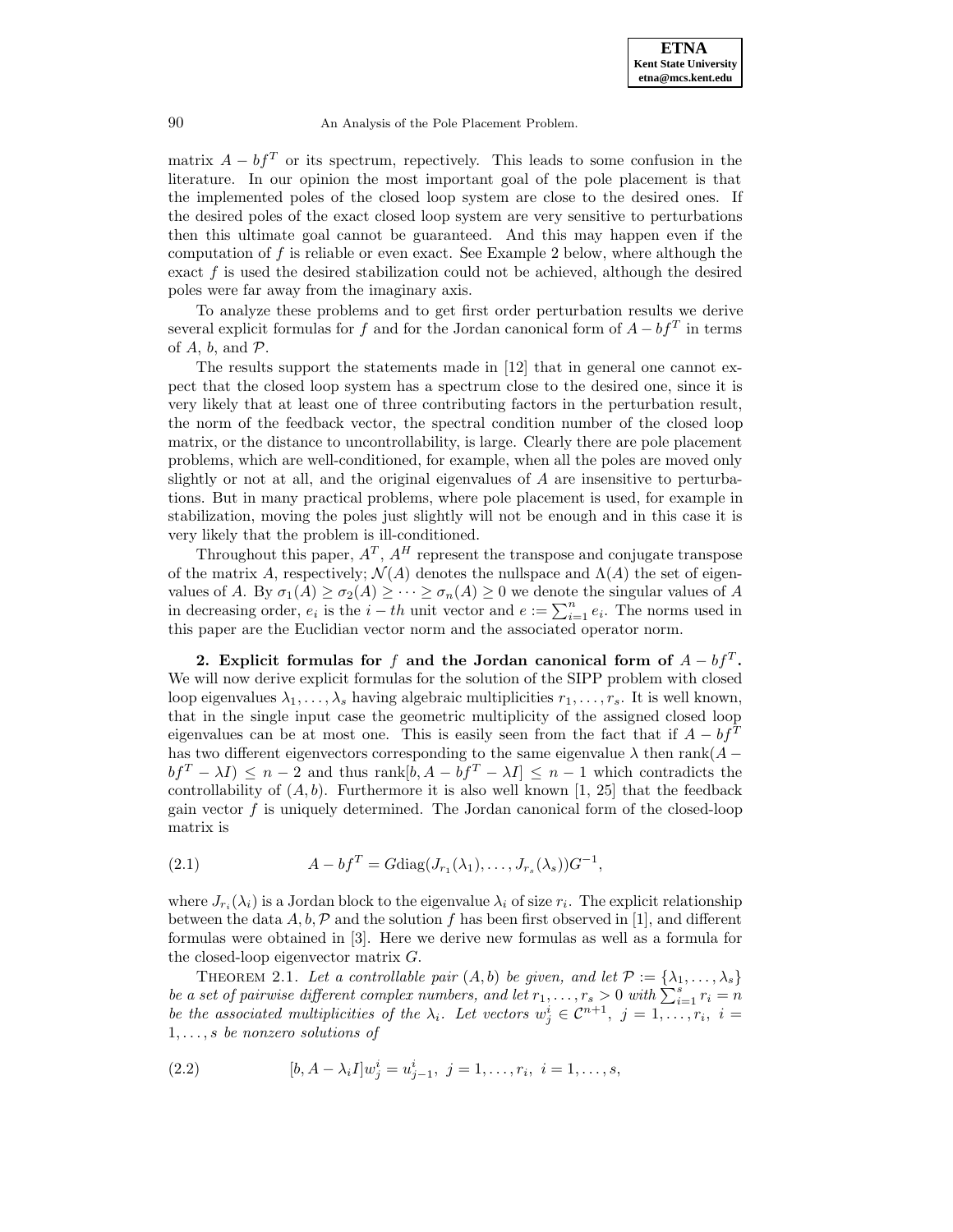where  $u_0^i = 0$ , for  $i = 1, ..., s$  and  $u_j^i \in \mathcal{C}^n$  is the lower part in the partitioning  $w_j^i = \begin{bmatrix} -\alpha_j^i \\ u_j^i \end{bmatrix}$ . Then the eigenvector matrix of the closed loop system is

(2.3) 
$$
G = [u_1^1, \dots, u_{r_1}^1, \dots, u_1^s, \dots, u_{r_s}^s],
$$

i.e., we have the Jordan canonical form of the closed loop matrix

(2.4) 
$$
A - bf^T = G \operatorname{diag}(J_{r_1}(\lambda_1), \dots, J_{r_s}(\lambda_s))G^{-1} =: GJG^{-1}.
$$

Furthermore the feedback gain vector is

$$
(2.5) \t\t fT = \alphaT G-1,
$$

where  $\alpha^T := \begin{bmatrix} \alpha_1^1 & \dots & \alpha_{r_1}^1 & \dots & \alpha_1^s & \dots & \alpha_{r_s}^s \end{bmatrix}$ .

*Proof.* Solutions  $w_j^i$  of (2.2) always exist, since the system is underdetermined and even if the right hand side is zero, they can be chosen nonzero. Note that (2.2) can be rewritten as

(2.6) 
$$
(A - \lambda_i I)u_j^i = \alpha_j^i b + u_{j-1}^i,
$$

and thus we have

$$
(2.7) \qquad A \left[ \begin{array}{cccc} u_1^i & \ldots & u_{r_i}^i \end{array} \right] = b \left[ \begin{array}{cccc} \alpha_1^i & \ldots & \alpha_{r_i}^i \end{array} \right] + \left[ \begin{array}{cccc} u_1^i & \ldots & u_{r_i}^i \end{array} \right] J_{r_i}(\lambda_i),
$$

for  $i = 1, \ldots, s$  and

$$
(2.8)\qquad \qquad AG = b\alpha^T + GJ.
$$

If we can show that  $G$  is nonsingular, then it is obvious that the feedback gain vector f is as in (2.5), and the Jordan canonical form of  $A - bf^T$  is as in (2.4).

So it remains to show the nonsingularity of  $G$ . Suppose that  $G$  is singular, then the nullspaces of G and  $G<sup>H</sup>$  are nonempty. From (2.8) we obtain that

$$
(2.9) \t\t vH b\alphaT u = 0,
$$

for all  $u \in \mathcal{N}(G)$  and  $v \in \mathcal{N}(G^H)$ , i.e., either  $v^H b = 0$  for all  $v \in \mathcal{N}(G^H)$  or  $\alpha^T u = 0$ for all  $u \in \mathcal{N}(G)$ . If  $\alpha^T u = 0$  for all  $u \in \mathcal{N}(G)$ , then from  $(2.8)$  we get that  $GJu = 0$ for all  $u \in \mathcal{N}(G)$ . Thus  $Ju \in \mathcal{N}(G)$  for all  $u \in \mathcal{N}(G)$ , i.e.,  $\mathcal{N}(G)$  is an invariant subspace of J. So there exists an eigenvector  $u_0$  of J in  $\mathcal{N}(G)$ . Since J is in Jordan canonical form, we have that  $u_0 = \beta e_k$  with  $\beta \neq 0$  and  $k = 1 + \sum_{j=0}^{i-1} r_j$  for some integer i (with  $r_0 = 0$ ). Inserting this in  $\alpha^T u_0 = 0$  and  $Gu_0 = 0$  we get that  $\alpha_1^i = 0$ ,  $u_1^i = 0$ , which means that  $w_1^i = 0$ . This contradicts the assumption that all  $w_1^i \neq 0$ . So there is at least one vector  $\tilde{u} \in \mathcal{N}(G)$  such that  $\alpha^T \tilde{u} \neq 0$ . But then by  $(2.9)$  we have  $v^H b = 0$  for all  $v \in \mathcal{N}(G^H)$ . Using the same argument as before, we obtain that  $A^H v \in \mathcal{N}(G^H)$  and hence there exists a left eigenvector  $v_0$  of A in  $\mathcal{N}(G^H)$  such that  $v_0^H b = 0$ . But this is a contradiction to the controllability of  $(A, b)$ .

This result displays the exact relationship between the solutions of the SIPP problem f,  $A - bf^T$  and the data  $A, b, \mathcal{P}$ . We see that the matrix G plays a central role in the SIPP problem. It is not only the eigenvector matrix of the closed-loop system but the coefficient matrix of the linear system for  $f$  as well. We will make use of this fact several times below.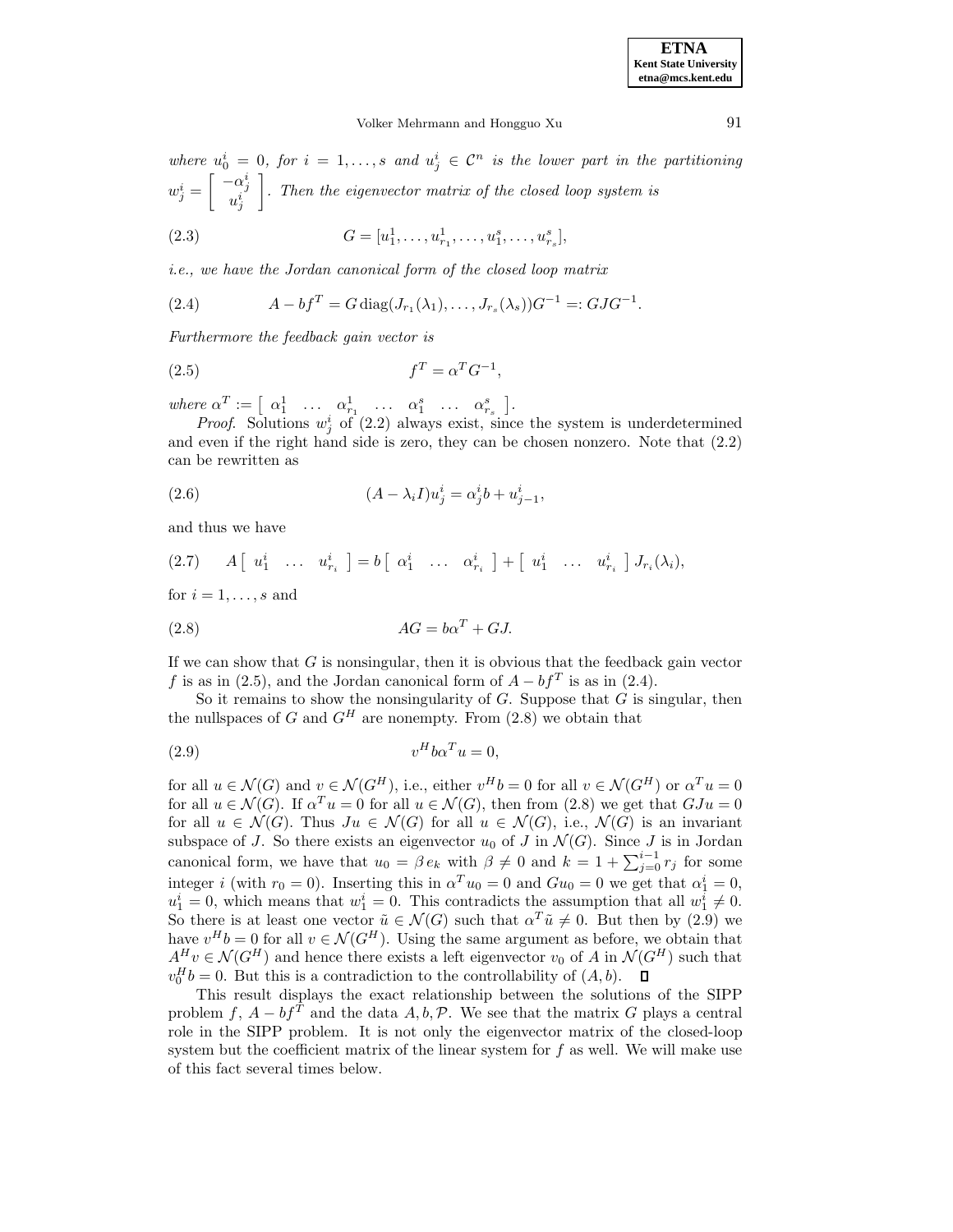.

92 An Analysis of the Pole Placement Problem.

Note also that Theorem 2.1 gives a different proof of Wonham's original result that the pole placement problem is solvable for every pole set if and only if the system is controllable [25].

If A and b are real and the set of poles is closed under conjugation then we have the following result.

THEOREM 2.2. Let a real controllable pair  $(A, b)$  be given and let  $\mathcal{P} :=$  $\{\lambda_1, \overline{\lambda_1}, \ldots, \lambda_{s_1}, \overline{\lambda_{s_1}}, \lambda_{2s_1+1}, \ldots, \lambda_s\}$  be a set of pairwise different complex numbers,

where  $\{\lambda_{2s_1+1},\ldots,\lambda_s\}$  are real and the others are nonreal. Let  $r_1, r_1, \ldots, r_{s_1}, r_{s_1}, r_{2s_1+1}, \ldots, r_s > 0$  with  $2 \sum_{i=1}^{s_1} r_i + \sum_{i=2s_1+1}^{s} r_i = n$  be the associated multiplicities. If  $\lambda_i$  is non-real, then let  $w_j^i \in \mathcal{R}^{n+1,2}$ ,  $i = 1, \ldots, s$  be nonzero solutions of the system

$$
(2.10) \ [b, A]w_j^i - w_j^i \begin{bmatrix} Re(\lambda_i) & Im(\lambda_i) \\ -Im(\lambda_i) & Re(\lambda_i) \end{bmatrix} = u_{j-1}^i, \ i = 1, \dots, s_1, \ j = 1, \dots, r_i,
$$

where  $u_0^i = 0$ , for  $i = 1, ..., s_1$  and  $u_j^i \in \mathcal{R}^{n,2}$  is the lower part in the partitioning  $w_j^i =$  $\left[ \begin{array}{c} [-\alpha_j^i, -\beta_j^i] \end{array} \right]$  $u^i_j$  $\Big]$ . If  $\lambda_i$  is real then let  $w_j^i, u_j^i$  be as in (2.2). Then the transformation matrix to real Jordan form for the closed loop system is

(2.11) 
$$
G = [u_1^1, \dots, u_{r_1}^1, \dots, u_1^s, \dots, u_{r_s}^s],
$$

i.e., we have the real Jordan canonical form of the closed loop matrix

$$
(2.12) \quad A - bf^T = G \operatorname{diag}(\hat{J}_{r_1}(\lambda_1), \dots, \hat{J}_{r_{s_1}}(\lambda_{s_1}), \dots, J_{r_s}(\lambda_s))G^{-1} =: GJG^{-1},
$$

where

$$
\hat{J}_{r_i}(\lambda_i) = \begin{bmatrix}\nRe(\lambda_i) & Im(\lambda_i) & 1 & 0 \\
-Im(\lambda_i) & Re(\lambda_i) & 0 & 1 \\
& Re(\lambda_i) & Im(\lambda_i) & \ddots & 0 \\
& & -Im(\lambda_i) & Re(\lambda_i) & 0 \\
& & & \ddots & \ddots & 1 & 0 \\
& & & & Re(\lambda_i) & Im(\lambda_i) \\
& & & & & Re(\lambda_i) & Im(\lambda_i) \\
& & & & & -Im(\lambda_i) & Re(\lambda_i)\n\end{bmatrix}
$$

Furthermore the feedback gain vector is

$$
(2.13)\t\t\t fT = \alphaT G-1,
$$

where  $\alpha^T := \begin{bmatrix} \alpha_1^1 & \beta_1^1 & \dots & \alpha_{r_1}^1 & \beta_{r_1}^1 & \dots & \alpha_1^s & \beta_1^s & \dots & \alpha_{r_s}^s & \beta_{r_s}^s \end{bmatrix}$ . Proof. The proof is analogous to the proof in the complex case.

The exact formulas for the SIPP problem become simpler if none of the eigenvalues of A is reassigned as a pole.

THEOREM 2.3. Let a controllable pair  $(A, b)$  be given, let  $\mathcal{P} := {\lambda_1, \ldots, \lambda_s}$ be a set of pairwise different complex numbers and let  $r_1, \ldots, r_s$  be the associated multiplicities. Assume furthermore that

(2.14) 
$$
\{\lambda_1,\ldots,\lambda_s\}\cap\Lambda(A)=\emptyset.
$$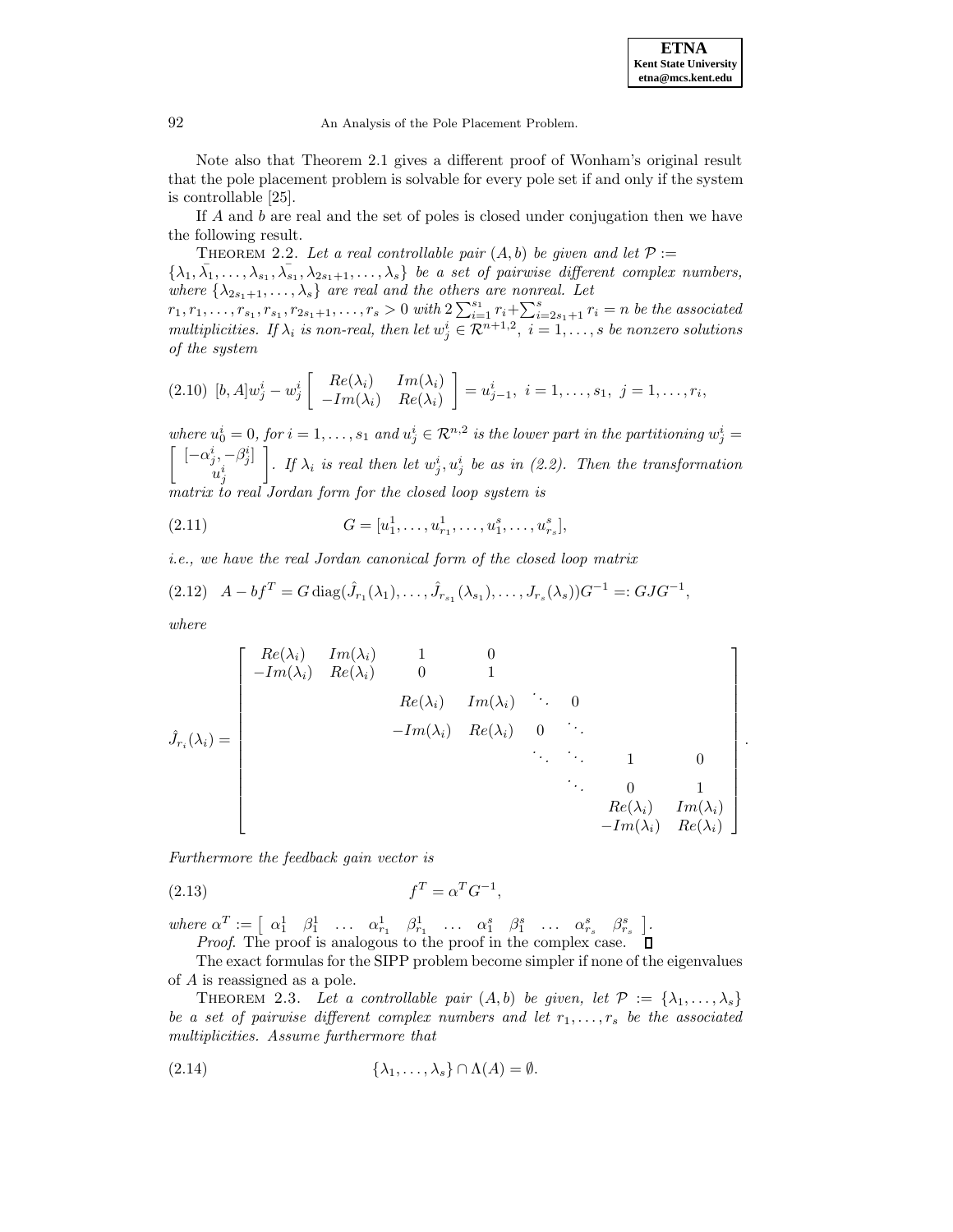# Volker Mehrmann and Hongguo Xu 93

Let  $\bar{e} = \sum_{i=1}^{s} e_{k_i}$ , where  $k_i = 1 + \sum_{j=0}^{i-1} r_j$ ,  $i = 1, ..., s$ , and  $r_0 = 0$ . Then we have that

$$
(2.15) \tilde{G} := [(A - \lambda_1 I)^{-1} b, \dots, (A - \lambda_1 I)^{-r_1} b, \dots, (A - \lambda_s I)^{-1} b, \dots, (A - \lambda_s I)^{-r_s} b]
$$

is nonsingular,

$$
(2.16)\qquad \qquad f^T = \bar{e}^T \tilde{G}^{-1},
$$

and

$$
(2.17) \t\t A - bf^T = \tilde{G}J\tilde{G}^{-1}.
$$

*Proof.* By assumption we have that  $A - \lambda_i I$  is nonsingular for all i, and thus by  $(2.2)$  or  $(2.6)$  we have

$$
u_1^i = \alpha_1^i (A - \lambda_i I)^{-1} b
$$

and

$$
u_j^i = (A - \lambda_i I)^{-1} u_{j-1}^i + \alpha_j^i (A - \lambda_i I)^{-1} b.
$$

Hence

$$
[u_1^i, \dots, u_{r_i}^i] = [(A - \lambda_i I)^{-1}b, \dots, (A - \lambda_i I)^{-r_i}b]T_i,
$$

where

$$
T_i=\left(\begin{array}{cccc} \alpha_1^i & \alpha_2^i & \ldots & \alpha_{r_i}^i \\ & \alpha_1^i & \ddots & \vdots \\ & & \ddots & \alpha_2^i \\ & & & \alpha_1^i \end{array}\right)
$$

is a triangular Toeplitz matrix. We furthermore have

$$
G = \tilde{G} \operatorname{diag}(T_1, \ldots, T_s) =: \tilde{G}T.
$$

Since  $A - \lambda_i I$  is nonsingular, the assumption that  $w_1^i \neq 0$  implies that  $\alpha_1^i \neq 0$ . Thus, we have that  $T_1, \ldots, T_s$  and hence also T are nonsingular. The nonsingularity of G then implies the nonsingularity of  $G$ .

From (2.5) we directly obtain

$$
f^{T} = \alpha^{T} G^{-1} = \alpha^{T} T^{-1} \tilde{G}^{-1}
$$
  
= [1, 0, ..., 0, 1, 0, ..., 0, ..., 1, 0, ..., 1, 0, ..., 0]  $\tilde{G}^{-1} = \bar{e}^{T} \tilde{G}^{-1}$ .

By (2.4) and the fact that  $T_i$  and  $J_{r_i}$  commute, we obtain

$$
A - bf^{T} = GJG^{-1} = \tilde{G}TJT^{-1}\tilde{G}^{-1}
$$
  
=  $\tilde{G}$ diag $(T_1J_{r_1}T_1^{-1},...,T_sJ_{r_s}T_s^{-1})\tilde{G}^{-1} = \tilde{G}J\tilde{G}^{-1}.$ 

 $\Box$ 

Again there is a real version of this result, which we omit here.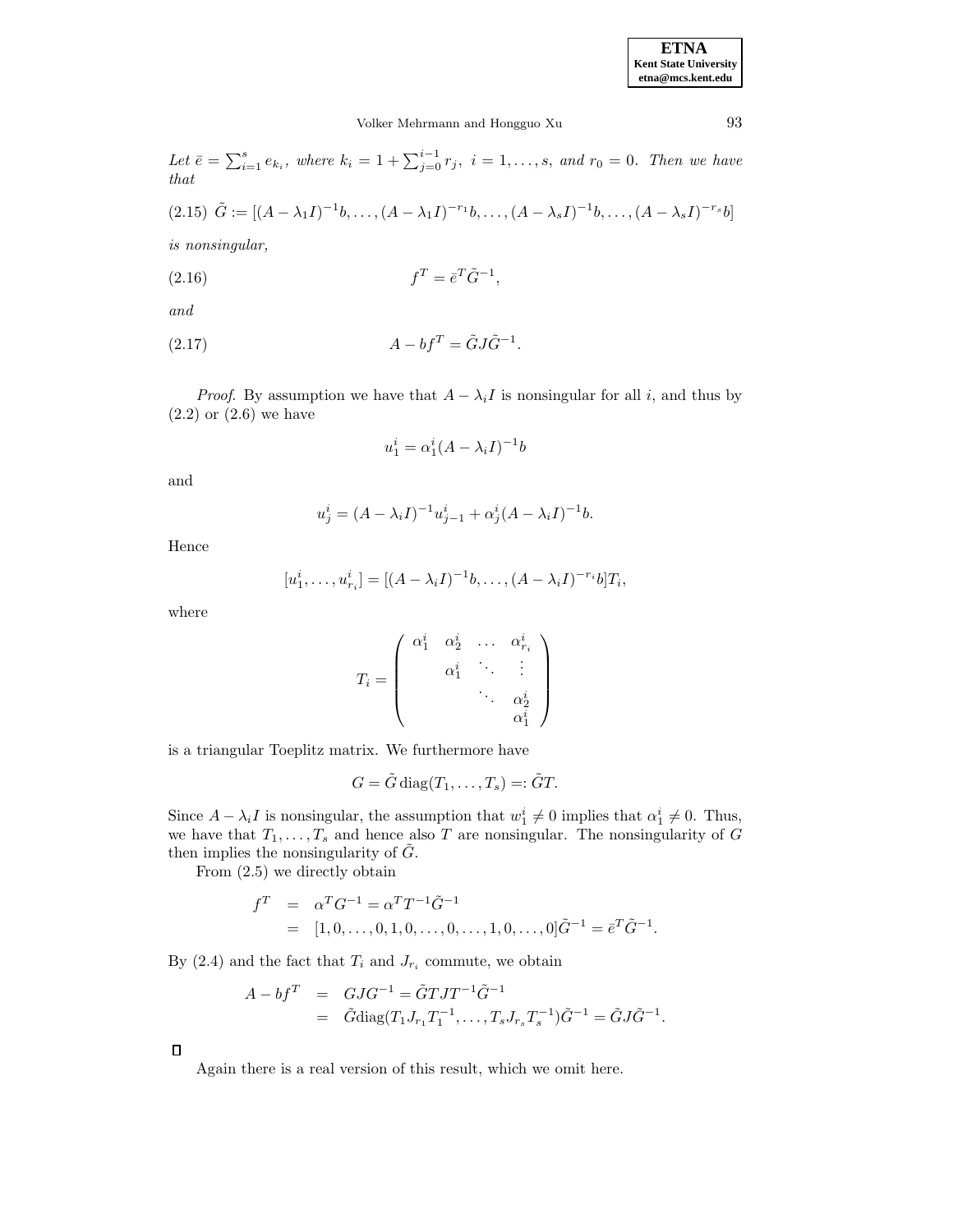| <b>ETNA</b>                  |  |  |  |
|------------------------------|--|--|--|
| <b>Kent State University</b> |  |  |  |
| etna@mcs.kent.edu            |  |  |  |

If the  $n$  poles to be assigned are pairwise different, then the formulas simplify even further. We have the following obvious corollaries.

COROLLARY 2.4. Let a controllable pair  $(A, b)$  be given and let  $\mathcal{P} := {\lambda_1, \ldots, \lambda_n}$ be a set of pairwise different complex numbers. Let vectors  $w_i \in C^{n+1}$  be nonzero solutions of

$$
[b, A - \lambda_i I]w_i = 0
$$

for  $i = 1, \ldots, n$ . Partition  $w_i = \begin{bmatrix} -\alpha_i \\ w_i \end{bmatrix}$  $u_i$ with  $u_i \in \mathcal{C}^n$ , and define  $\Lambda := \text{diag}(\lambda_1, \ldots, \lambda_n), \ G_1 := [u_1, \ldots, u_n].$ 

Then

(2.19) 
$$
f^T = [\alpha_1, ..., \alpha_n]G_1^{-1},
$$

and

(2.20) 
$$
A - bf^T = G_1 \Lambda G_1^{-1}.
$$

*Proof.* Clear from Theorem 2.1.  $\Box$ 

COROLLARY 2.5. Let a controllable pair  $(A, b)$  be given and let  $\mathcal{P} := {\lambda_1, \ldots, \lambda_n}$ be a set of pairwise different complex numbers such that  $\mathcal{P} \cap \Lambda(A) = \emptyset$ . Let

(2.21) 
$$
\tilde{G}_1 := [(A - \lambda_1 I)^{-1} b, (A - \lambda_2 I)^{-1} b, \dots, (A - \lambda_n I)^{-1} b].
$$

Then

(2.22) 
$$
f^T = e^T \tilde{G}_1^{-1},
$$

and

(2.23) 
$$
A - bf^T = \tilde{G}_1 \Lambda \tilde{G}_1^{-1}.
$$

*Proof.* Clear from Theorem 2.3.  $\Box$ 

Both Corollaries have obvious real versions which we omit here.

The results in Theorems 2.1, 2.3 and Corollaries 2.4, 2.5 give a concrete relationship between the data  $A, b, \mathcal{P}$  and the solutions f,  $A - bf^T$  of the SIPP problem. This relationship is closely related to that described in [3] but different from the formula in  $[1]$ . But since f is unique, all these formulas must be equivalent. For completeness we therefore derive Ackermann's formula from Theorem 2.1.

COROLLARY 2.6. Let a controllable pair  $(A, b)$  be given, let  $\mathcal{P} := {\lambda_1, \ldots, \lambda_s}$ be a set of pairwise different complex numbers and let  $r_1, \ldots, r_s$  be the associated multiplicities. Let  $\Phi(\lambda) := \prod_{j=1}^s (\lambda - \lambda_j)^{r_j}$  and  $\Gamma := [b, Ab, \dots, A^{n-1}b]$ . Then

(2.24) 
$$
f^T = e_n^T \Gamma^{-1} \Phi(A).
$$

Proof. By (2.6) we immediately obtain that

$$
(A - \lambda_i I)^{r_i}[u_1^i, \dots, u_{r_i}^i] = [b, (A - \lambda_i I)b, \dots, (A - \lambda_i I)^{r_i-1}b]\hat{T}_i,
$$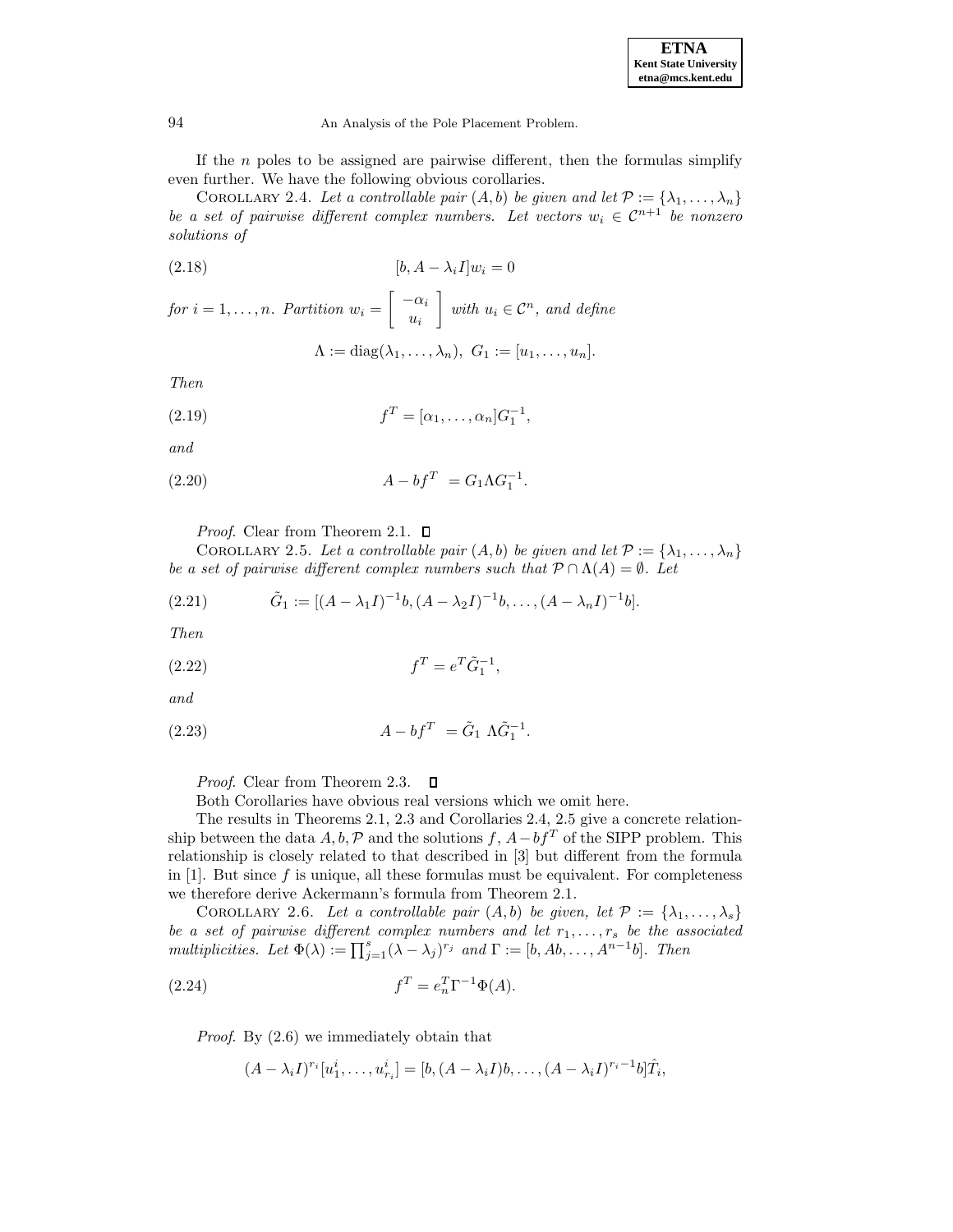Volker Mehrmann and Hongguo Xu 95

with the Hankel matrix  $\hat{T}_i :=$  $\sqrt{ }$   $\begin{matrix} 0 & \ldots & 0 & \alpha_1^i \ \vdots & 0 & \ldots & \vdots \end{matrix}$  $0 \quad \ldots$  $\alpha_1^i$  ... ...  $\alpha_{r_i}^i$ 1  $\Bigg\}$ . With  $\Phi_i(\lambda) := \prod_{j=1}^s j \neq i} (\lambda - \lambda_j)^{r_j}$  we have

$$
\Phi(A)[u_1^i,\ldots,u_{r_i}^i] = \Phi_i(A)[b,(A-\lambda_i I)b,\ldots,(A-\lambda_i I)^{r_i-1}b]\hat{T}_i.
$$

Since the polynomials  $\Phi_i(\lambda)(\lambda - \lambda_i)^t$ , for  $t = 0, \ldots, r_i - 1$  are monic, there exists an  $n \times r_i$  matrix  $R_i = \begin{bmatrix} \hat{R_i} \\ S_i \end{bmatrix}$  $S_i$ with  $S_i$  unit upper triangular such that  $\Phi_i(A)[b,(A \lambda_i]b, \ldots, (A - \lambda_i)^{r_i-1}$ ] = ΓR<sub>i</sub>. Therefore  $\Phi(A)[u_1^i, \ldots, u_{r_i}^i] = \Gamma R_i \hat{T}_i$ , and hence  $\Phi(A)G = \Gamma[R_1\hat{T}_1,\ldots,R_s\hat{T}_s].$  The result then follows immediately from (2.5) and the special form of  $R_i$  and  $\tilde{T_i}$ .

REMARK 1. An immediate consequence of Ackermann's formula  $[1]$  is that the feedback gain vector  $f$  is a continuous function of the data, i.e., the elements of A, b and the chosen poles  $\lambda_1,\ldots,\lambda_n$ . This is very important from the perturbation theory point of view, since it allows first order perturbation theory as it is carried out in [19, 22]. An advantage of the new formulas that we have given is that we also explicitly obtain the eigenvector matrix, which is a key in the analysis of the accuracy of the solution of the SIPP problem.

REMARK 2. The above results can also be used to design new algorithms for solving the SIPP problem. We may first solve the n underdetermined systems  $(2.2)$ to form the eigenvector matrix  $G$ . These are independent linear systems which can even be solved in parallel. After this we can compute the feedback gain  $f$  by solving an additional linear system. This is not the best way to solve the pole placement problem as will be demonstrated below. But by splitting the computation in these two parts, we see explicitly the freedom that we have in designing a numerical method. It lies in the choice of the solutions of the n independent systems, which corresponds to the non-uniqueness of the eigenvector matrix. Any matrix that commutes with the Jordan matrix of the closed loop matrix can be multiplied on the right to G. As an example consider the situation of Corollary 2.5. By multiplying nonsingular matrices from the right to the system  $f^T\tilde{G}_1 = e^T$  we easily obtain the equivalent system:  $f^T[(A - \lambda_1 I)^{-1}b, (A - \lambda_2 I)^{-1}(A - \lambda_1 I)^{-1}b, \dots, (\prod_{i=1}^n (A - \lambda_i I)^{-1})b] = e_1^T$ . The freedom amounts to the construction of different methods for the computation of the feedback, i.e., different linear systems can be obtained in the final step, when we use different solutions of  $(2.2)$ . It is not clear, which of the different possibilities leads to the best procedure. One possibility would be to choose those solutions of (2.2) that lead to the best conditioned system (2.5). Another possibility is that we first orthogonalize the matrix  $G$  (for example using the QR-decomposition). Then we would obtain the Schur-form instead of the Jordan-form. This is the theoretical basis of many pole assignment methods like [17, 18, 21, 24], see also [2]. But this may not be the optimal way in general, since we obtain one well conditioned subproblem, i.e., the inversion of the Schur vector matrix, while at the same time the computation of its columns before orthogonalization, which is implicitely included, may be illconditioned. In principle we could even try to balance the conditioning of the two parts of the solution, i.e., the final linear system (2.5) and the computation of the columns of G, by making the condition numbers of the subproblems roughly equal.

REMARK 3. The advantage of the given explicit formulas for  $f$  and the eigenvector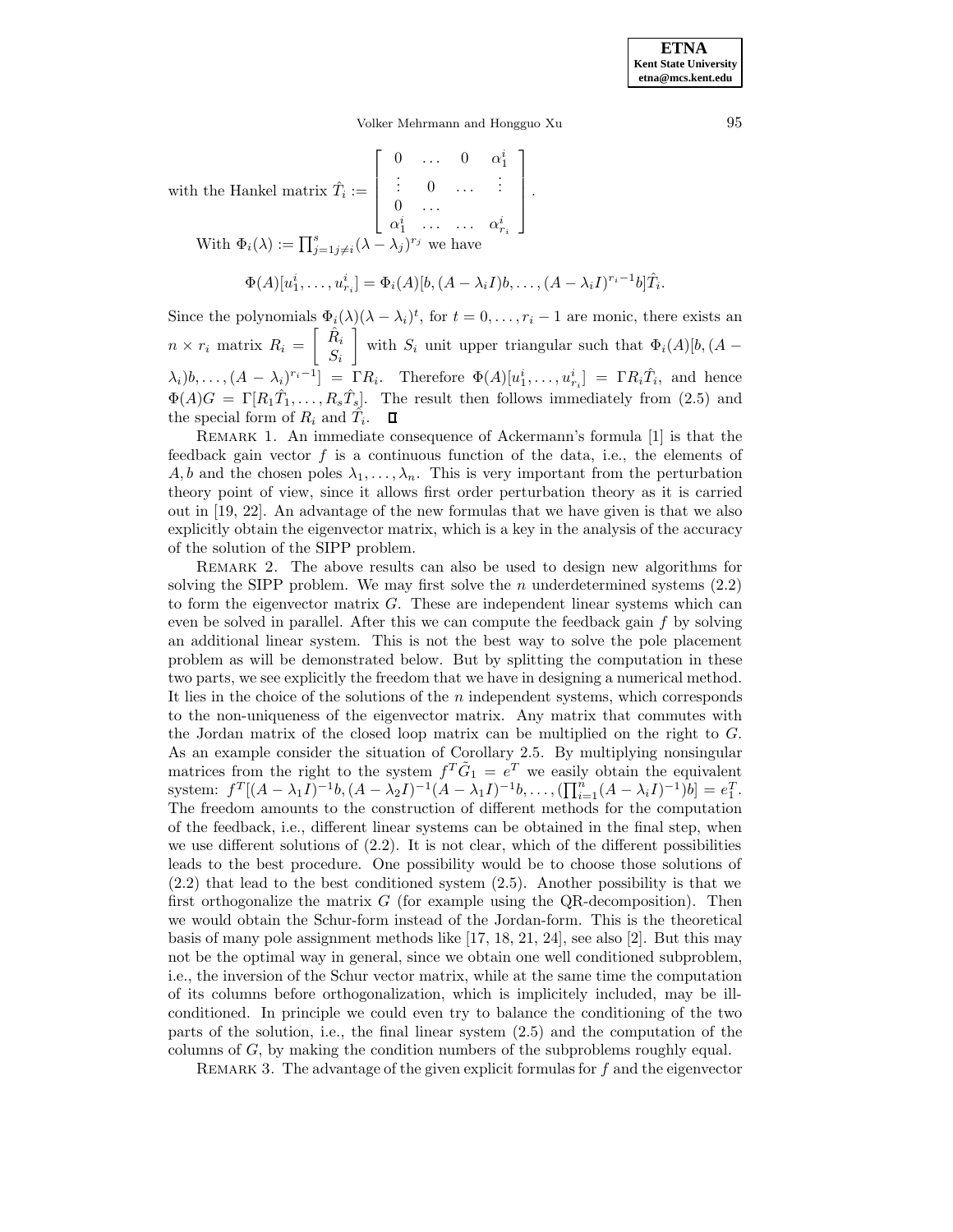matrix is that we immediately have a possibility to check the conditioning of the eigenvector matrix, while in the methods based on the Schur vector matrix, this information is not available. We have seen in this section that we can give explicit formulas for the solution of the SIPP problem and the eigenvector matrix of the closed loop system. Using these formulas we can now analyze the perturbation theory of the pole placement problem in more detail than it has been done previously.

**3. Perturbation Theory.** In two recent papers [19, 22] first-order perturbation results for the feedback gain  $f$  and the closed loop spectrum were given in terms of the information of the eigenvector matrix of  $A - bf^T$ . In this section we will use our explicit solution formulas to rewrite these perturbation results directly in terms of the original data  $A, b, \mathcal{P}$ . It is not difficult to obtain the following perturbation theorem by applying the results given in Section 2 to the perturbation theorem in [22], but for completeness and simplicity we will derive the results directly. In the following we discuss the special case that is characterized by the following assumptions.

We assume that A is diagonalizable, and we denote by  $\delta A$ ,  $\delta b$  and  $\delta \lambda$  small perturbations of A, b and  $\lambda := [\lambda_1, \ldots, \lambda_n]^T$ , respectively. We furthermore assume that the elements of  $\lambda$  and  $\lambda + \delta \lambda$  are each pairwise different. Also we often use the vector  $\delta a = [\delta a_1^T, \ldots, \delta a_n^T]^T$ , where  $\delta a_i$  is the  $i - th$  column of  $\delta A$ . Furthermore let A have the Jordan canonical form

$$
(3.1)\t\t\t A = X\Gamma X^{-1}
$$

with  $\Gamma = \text{diag}(\gamma_1, \ldots, \gamma_n)$ , and let  $\hat{b} := X^{-1}b = [\hat{b}_1, \ldots, \hat{b}_n]^T$ . Introduce the following  $n \times n$  matrices

$$
(3.2) \t\t B := \text{diag}(\hat{b}_1,\ldots,\hat{b}_n),
$$

(3.3) 
$$
C := [c_{i,j}] := [\frac{1}{\gamma_i - \lambda_j}],
$$

$$
(3.4) \tQ := diag(q_1, \ldots, q_n),
$$

where  $q^T := [q_1, \ldots, q_n] := e^T C^{-1}.$ 

We have the following variation of the perturbation result in [22].

THEOREM 3.1. Consider the SIPP problem with data  $A, b, \lambda$  and consider a perturbed problem with data  $\hat{A} := A + \delta A, \hat{b} := b + \delta b, \hat{\lambda} := \lambda + \delta \lambda$ , where A is diagonalizable, the elements of  $\lambda$ ,  $\hat{\lambda}$  are each pairwise different and furthermore no pole is reassigned, neither in the perturbed nor in the unperturbed problem. Suppose furthermore that  $(A, b)$  and  $(\overline{A}, \overline{b})$  are controllable and that  $\|\delta A\|, \|\delta b\|, \|\delta \lambda\| \leq \epsilon$  for sufficiently small  $\epsilon$ . Let  $\tilde{G}_1 = : [g_{i,j}]$  be the eigenvector matrix as in (2.21). If f is the feedback gain of the unperturbed problem and  $\hat{f} := f + \delta f$  is the feedback gain of the perturbated system, then we have  $f^T = q^T B^{-1} X^{-1}$ ,  $\tilde{G}_1 = XBC$  and

(3.5) 
$$
\|\delta f\| = \|\delta a^T K_A - \delta b^T K_b - \delta \lambda^T K_\lambda\| + O(\epsilon^2)
$$

(3.6) 
$$
\leq \epsilon(\|K_A\| + \|K_b\| + \|K_{\lambda}\|) + O(\epsilon^2),
$$

where

(3.7) 
$$
K_{\lambda} = C^{T}QB^{-1}X^{-1}
$$
,  
\n(3.8)  $K_{b} = X^{-T}B^{-1}QB^{-1}X^{-1}$ ,  
\n(3.9)  $K_{A} = \begin{bmatrix} X^{-T}B^{-1}QC \operatorname{diag}(g_{11},...,g_{1n}) \\ \vdots \\ X^{-T}B^{-1}QC \operatorname{diag}(g_{n1},...,g_{nn}) \end{bmatrix} C^{-1}B^{-1}X^{-1}$ .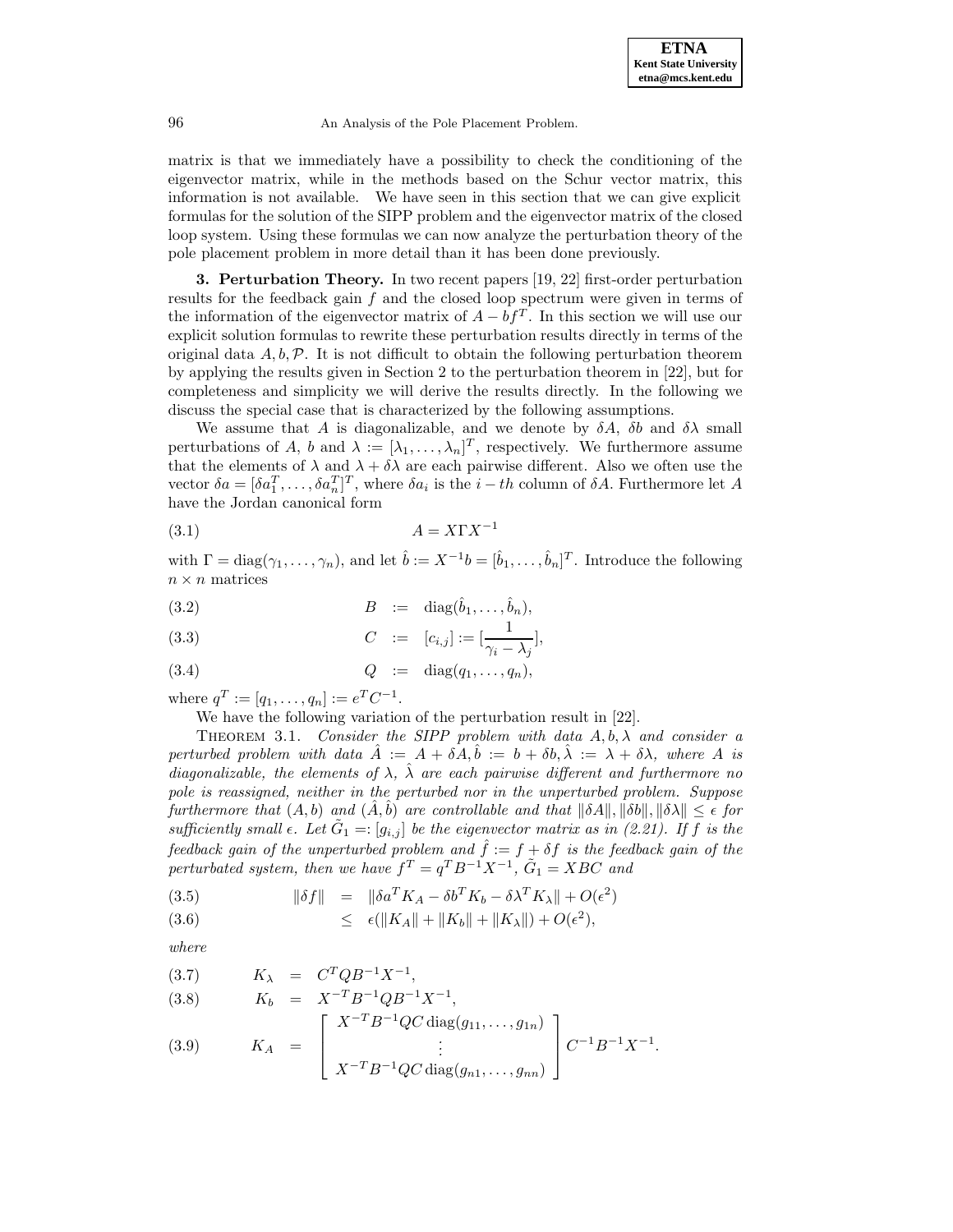*Proof.* Suppose that  $\tilde{G}_1$  and  $\tilde{G}_1 + \delta \tilde{G}_1$  are the eigenvector matrices of the exact and the perturbed closed loop system, respectively. If we partition  $\tilde{G}_1 = [g_1, \ldots, g_n]$ and  $\delta \tilde{G}_1 = [\delta g_1, \ldots, \delta g_n]$ , then from  $(2.21)$  we obtain

$$
g_i = (A - \lambda_i I)^{-1}b, \ g_i + \delta g_i = (\hat{A} - \hat{\lambda}_i I)^{-1}\hat{b}.
$$

This implies

$$
\delta g_i = -(A - \lambda_i I)^{-1} ((\delta A - \delta \lambda_i I) g_i - \delta b) + O(\epsilon^2).
$$

Since  $(\tilde{G}_1 + \delta \tilde{G}_1)^{-1} = \tilde{G}_1^{-1}(I - \delta \tilde{G}_1 \tilde{G}_1^{-1}) + O(\epsilon^2)$ , we have  $\delta f^T = e^T((\tilde{G}_1 + \delta \tilde{G}_1)^{-1} - \tilde{G}_1^{-1})$ =  $-e^T \tilde{G}_1^{-1} \delta \tilde{G}_1 \tilde{G}_1^{-1} + O(\epsilon^2) = -f^T \delta \tilde{G}_1 \tilde{G}_1^{-1} + O(\epsilon^2).$ 

Let  $Z = [z_1, \ldots, z_n]$ , where  $z_i = (A - \lambda_i I)^{-T} f$  then

$$
f^T \delta g_i = f^T (A - \lambda_i I)^{-1} (\delta b + \delta \lambda_i g_i - \delta A g_i)
$$
  
\n
$$
= z_i^T \delta b + \delta \lambda_i z_i^T g_i - z_i^T \delta A g_i
$$
  
\n
$$
= \delta b^T z_i + \delta \lambda_i z_i^T g_i - \sum_{j=1}^n g_{ji} z_i^T \delta a_j
$$
  
\n
$$
= \delta b^T z_i + \delta \lambda_i z_i^T g_i - \delta a^T \begin{bmatrix} g_{1,i} z_i \\ \vdots \\ g_{n,i} z_i \end{bmatrix},
$$

and thus

$$
f^T \delta \tilde{G}_1 = \delta b^T Z + \delta \lambda^T \operatorname{diag}(z_1^T g_1, \dots, z_n^T g_n)
$$

$$
- \delta a^T \begin{bmatrix} Z \operatorname{diag}(g_{11}, \dots, g_{1n}) \\ \vdots \\ Z \operatorname{diag}(g_{n1}, \dots, g_{nn}) \end{bmatrix}.
$$

From this we obtain

$$
-\delta f^T = \delta b^T Z \tilde{G}_1^{-1} + \delta \lambda^T \operatorname{diag}(z_1^T g_1, \dots, z_n^T g_n) \tilde{G}_1^{-1} - \delta a^T \begin{bmatrix} Z \operatorname{diag}(g_{11}, \dots, g_{1n}) \\ \vdots \\ Z \operatorname{diag}(g_{n1}, \dots, g_{nn}) \end{bmatrix} \tilde{G}_1^{-1} + O(\epsilon^2)
$$
  
(3.10) =:  $\delta b^T K_b + \delta \lambda^T K_\lambda - \delta a^T K_A + O(\epsilon^2)$ .

Since the diagonal elements of  $\Gamma = X^{-1}AX$  and the elements  $\lambda$  are each pairwise different, considering the form of B, we derive

$$
g_i = X(\Gamma - \lambda_i I)^{-1} \hat{b} = XB[\frac{1}{\gamma_1 - \lambda_i}, \dots, \frac{1}{\gamma_n - \lambda_i}]^T =: XBc_i,
$$

so  $\tilde{G}_1 = XBC$ . Furthermore from  $f = \tilde{G}_1^{-T}e = X^{-T}B^{-1}q$ , we obtain

$$
z_i = (A - \lambda_i I)^{-T} f = X^{-T} (\Gamma - \lambda_i I)^{-1} X^T f = X^{-T} B^{-1} Q c_i,
$$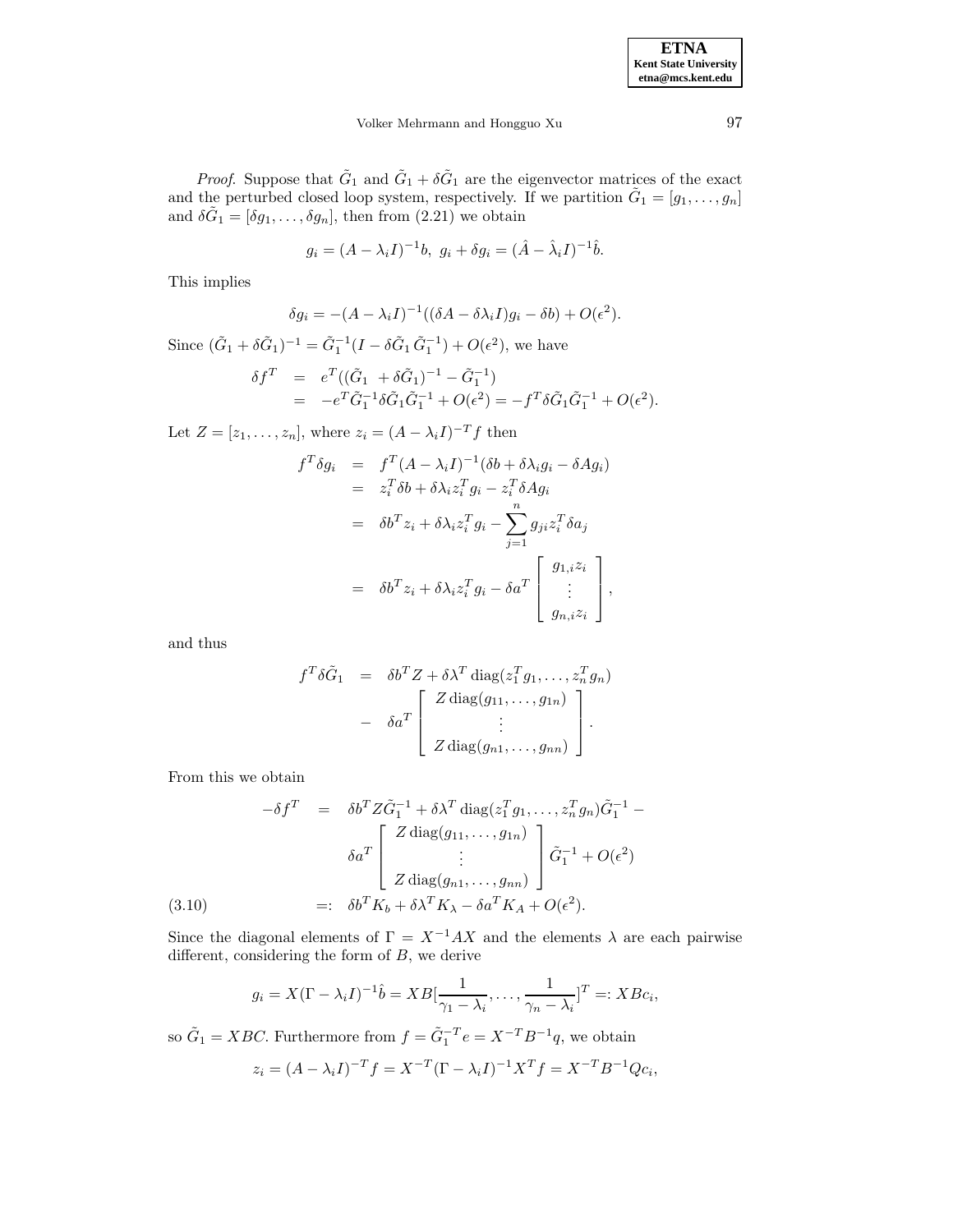and thus  $Z = X^{-T}B^{-1}QC$ . It is well known, e.g. [8], that  $C^{-1} = [\tilde{c}_{ij}]$ , with

$$
\tilde{c}_{ij} = -\frac{\prod_{k=1}^{n} (\lambda_i - \gamma_k) \prod_{k=1}^{n} (\gamma_j - \lambda_k)}{(\gamma_j - \lambda_i) \prod_{k=1}^{n} (\lambda_i - \lambda_k) \prod_{k=1}^{n} (\gamma_j - \gamma_k)},
$$

and hence

$$
q_i = \frac{\prod_{k=1}^n (\gamma_i - \lambda_k)}{\prod_{k=1, k \neq i}^n (\gamma_i - \gamma_k)}, \ i = 1, \dots, n.
$$

Thus, we obtain

$$
Z^T\tilde{G}_1 = C^TQB^{-1}X^{-1}XBC = C^TQC = \text{diag}(c_1^TQc_1,\ldots,c_n^TQc_n).
$$

Since  $z_i^T g_i = c_i^T Q B^{-1} X^{-1} X B c_i = c_i^T Q c_i$ , we have

$$
diag(z_1^T g_1, \dots, z_n^T g_n) = Z^T \tilde{G}_1.
$$

Inserting these results in (3.10) we have finished the proof.  $\Box$ 

Remark 4. The previous theorem can be easily modified also to the case of multiple eigenvalues or pole placement problems where a number of poles stays fixed. The formulas in Section 2 allow this.

The major difference will be that we do not have such nice explicit formulas for  $K_{\lambda}$ ,  $K_{b}$  and  $K_{A}$ . We would rather have to do a perturbation analysis for the linear systems (2.2) and would obtain rather messy formulas.

On the other hand, from a perturbation theory point of view it makes no sense to consider multiple poles with higher order Jordan blocks in the closed loop system, since it is well known, e.g. [23], that arbitrary small perturbations destroy the Jordan structure drastically and even the multiplicity. For non-diagonalizable matrices A the result is easily extended.

Also the case that certain poles are kept fix in the pole placement problem can be avoided, since via a reduction to Schur-form (as it is used in most known pole placement algorithms) we can split the problem into two subproblems: one which is not altered so that its poles are fixed and one where every pole is changed. For the latter subsystem we are again in the situation of our theorem.

From Theorem 3.1 we see, and this has already been observed in [12, 22], that several factors contribute to the conditioning of the SIPP problem. These are essentially  $\|(XB)^{-1}\|$ ,  $\|C^{-1}\|$  and  $\|q\|$ , where the latter is again directly related to  $\|C^{-1}\|$ . While  $||C^{-1}||$  depends strongly on the choice of poles in relation to the eigenvalues of A, the first factor relates to the conditioning of the open-loop eigenvector matrix and the *distance to uncontrollability*, [11]. This distance is commonly defined, e.g. [7], as

(3.11) 
$$
d_{uc}(A,b) := \min_{\lambda \in \mathcal{C}} \sigma_n[b, A - \lambda I].
$$

Furthermore, when  $A - bf^T$  is diagonalizable, as in [6], we define  $\kappa$  as the (scaled) spectral condition number of  $A - bf^T$ , i.e.,  $\kappa := ||G_0|| ||G_0^{-1}||$  where  $G_0$  is the eigenvector matrix of  $A - bf^T$  with columns scaled to be of norm one. Analogously let  $\hat{\kappa}$  be the scaled spectral condition number of the closed loop matrix of the perturbed problem. Then we have the following perturbation result in terms of  $\kappa$ ,  $||f||$  and  $d_{uc}(A,b)$ . Note that here the assumptions are less restrictive than in the previous theorem.

THEOREM 3.2. Consider the SIPP problem with data  $A, b, \lambda$  and consider a perturbed problem with data  $\hat{A} := A + \delta A, \hat{b} := b + \delta b, \hat{\lambda} := \lambda + \delta \lambda$ , where the components of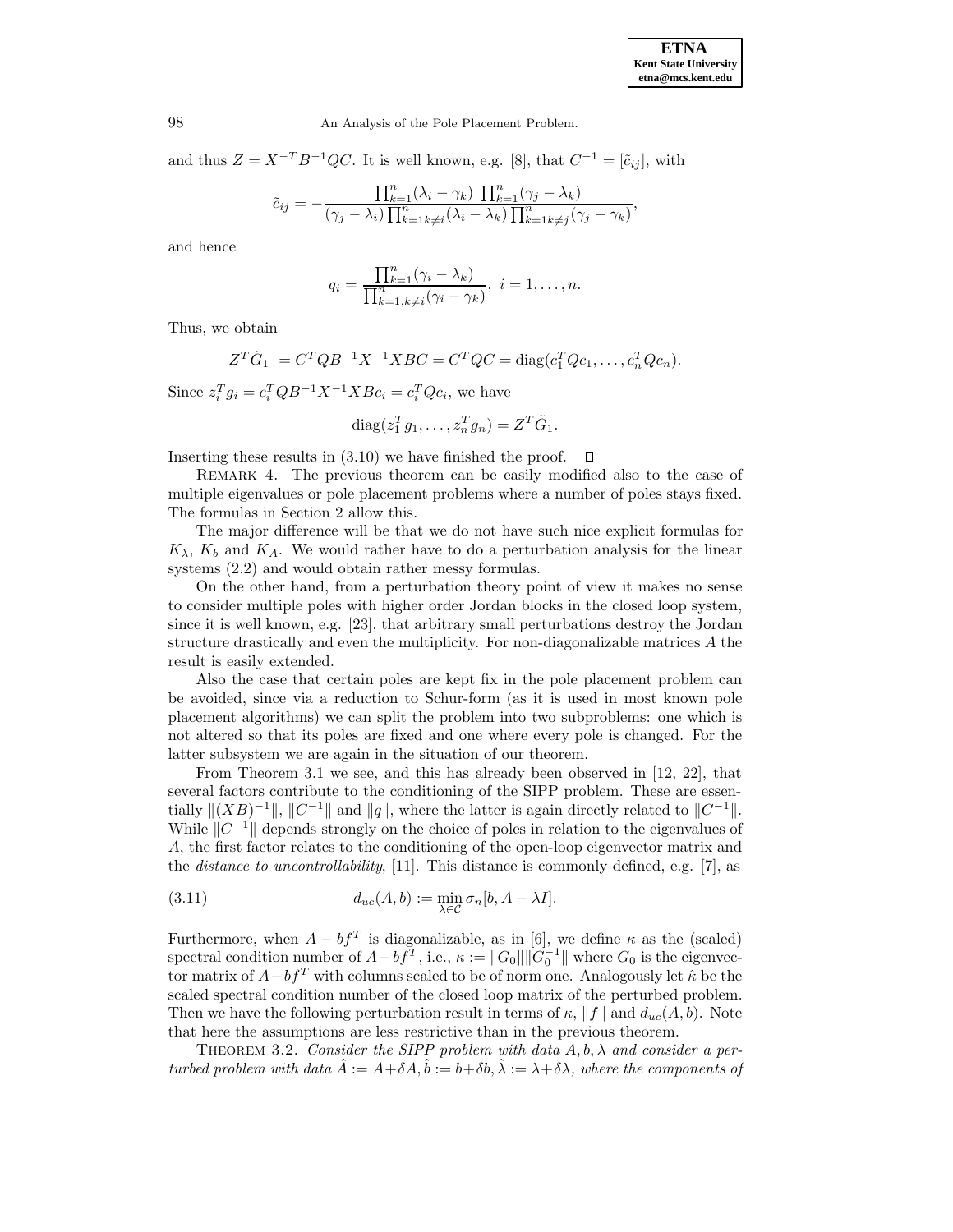| <b>ETNA</b>                  |
|------------------------------|
| <b>Kent State University</b> |
| etna@mcs.kent.edu            |

## Volker Mehrmann and Hongguo Xu 99

 $\lambda$  and  $\hat{\lambda}$  are each pairwise different. Suppose that  $\|\delta A\|$ ,  $\|\delta b\|$ ,  $\|\delta \lambda\| \leq \epsilon$  for sufficiently small  $\epsilon$  and that

$$
(3.12) \qquad \epsilon < d_{uc}(A, b)/4.
$$

Let  $G = \begin{bmatrix} u_1 & \dots & u_n \end{bmatrix}$  be the eigenvector matrix of the unperturbed closed loop system, satisfying  $f^T G = \alpha^T$ ,  $\begin{bmatrix} -\alpha^T \\ C \end{bmatrix}$ G  $\Big] = \Big[ \begin{array}{ccc} w_1 & \ldots & w_n \end{array} \Big] =: W, \ \|w_i\| = 1 \ \text{ and }$  $[b, A - \lambda_i I] w_i = 0$ . Let analogously  $\hat{G} = \begin{bmatrix} \hat{u}_1 & \dots & \hat{u}_n \end{bmatrix}$  be the eigenvector matrix of the perturbed system, i.e.,  $\hat{f}^T \hat{G} = \hat{\alpha}^T$ ,  $\begin{bmatrix} -\hat{\alpha}^T \\ \hat{\alpha} \end{bmatrix}$  $\hat{G}$  $\Big] = \Big[\begin{array}{ccc} \hat{w}_1 & \ldots & \hat{w}_n \end{array} \Big] =: \hat{W}, \, \|\hat{w}_i\| = 1$ and  $[\hat{b}, \hat{A} - \hat{\lambda}_i I]\hat{w}_i = 0$ . Then we have the following inequality for  $\delta f := \hat{f} - f$ :

(3.13) 
$$
\|\delta f\| \leq \frac{15\sqrt{n}\epsilon}{4d_{uc}(A,b)} \sqrt{1 + \|f\|^2} \|\hat{G}^{-1}\| \leq \frac{15\sqrt{n}\epsilon\hat{\kappa}}{4d_{uc}(A,b)} \left(\max_{i} \sqrt{\frac{\|\hat{A} - \hat{\lambda}_i I\|^2}{\|\hat{b}\|^2} + 1}\right) \sqrt{1 + \|f\|^2},
$$

where  $\hat{\kappa}$  is the scaled spectral condition number of  $\hat{A} - \hat{b} \hat{f}^T$ . Furthermore if  $15\sqrt{n}\epsilon \|G^{-1}\| \leq 15\sqrt{n}\epsilon\kappa \max_i \sqrt{\frac{\|A-\lambda_i I\|^2}{\|b\|^2}+1} < 4d_{uc}(A,b)$  then

(3.14) 
$$
\|\delta f\| \leq \frac{15\sqrt{n}\epsilon \|G^{-1}\| \sqrt{1 + \|f\|^2}}{4d_{uc}(A, b) - 15\sqrt{n}\epsilon \|G^{-1}\|} \leq \frac{15\sqrt{n}\epsilon \kappa \max_i \sqrt{(\frac{\|A-\lambda_i I\|^2}{\|b\|^2} + 1)}\sqrt{1 + \|f\|^2}}{4d_{uc}(A, b) - 15\sqrt{n}\epsilon \kappa \max_i \sqrt{(\frac{\|A-\lambda_i I\|^2}{\|b\|^2} + 1)}},
$$

where  $\kappa$  is the scaled spectral condition number of  $A - bf^T$ . Proof. Inequality (3.12) implies that

$$
d_{uc}(A + \delta A, b + \delta b) \ge d_{uc}(A, b) - 2\epsilon \ge \frac{1}{2}d_{uc}(A, b) > 0.
$$

Thus  $(\hat{A}, \hat{b})$  is controllable and  $\hat{G}^{-1}$  exists. By definition we have  $[b, A - \lambda_i I]\hat{w}_i =$  $-[\delta b, \delta A - \delta \lambda_i I] \hat{w}_i$ . Let  $U_i \Sigma_i V_i^H$  be the singular value decomposition of  $[b, A - \lambda_i I]$ . Then we have

$$
V_i^H \hat{w}_i = -\Sigma_i^{-1} U_i^H [\delta b, \delta A - \delta \lambda_i I] \hat{w}_i,
$$

and hence

(3.15) 
$$
||V_i^H \hat{w}_i|| \leq \frac{3\epsilon}{\sigma_n(\Sigma_i)} \leq \frac{3\epsilon}{d_{uc}(A,b)}.
$$

Since  $w_i$  spans the nullspace of  $[b, A - \lambda_i I]$  and has norm one, it follows that  $\begin{bmatrix} V_i^H \\ w_i^H \end{bmatrix}$ 1 is unitary. Thus

$$
|w_i^H \hat{w}_i|^2 = 1 - ||V_i^H \hat{w}_i||^2 \ge 1 - \left(\frac{3\epsilon}{d_{uc}(A,b)}\right)^2.
$$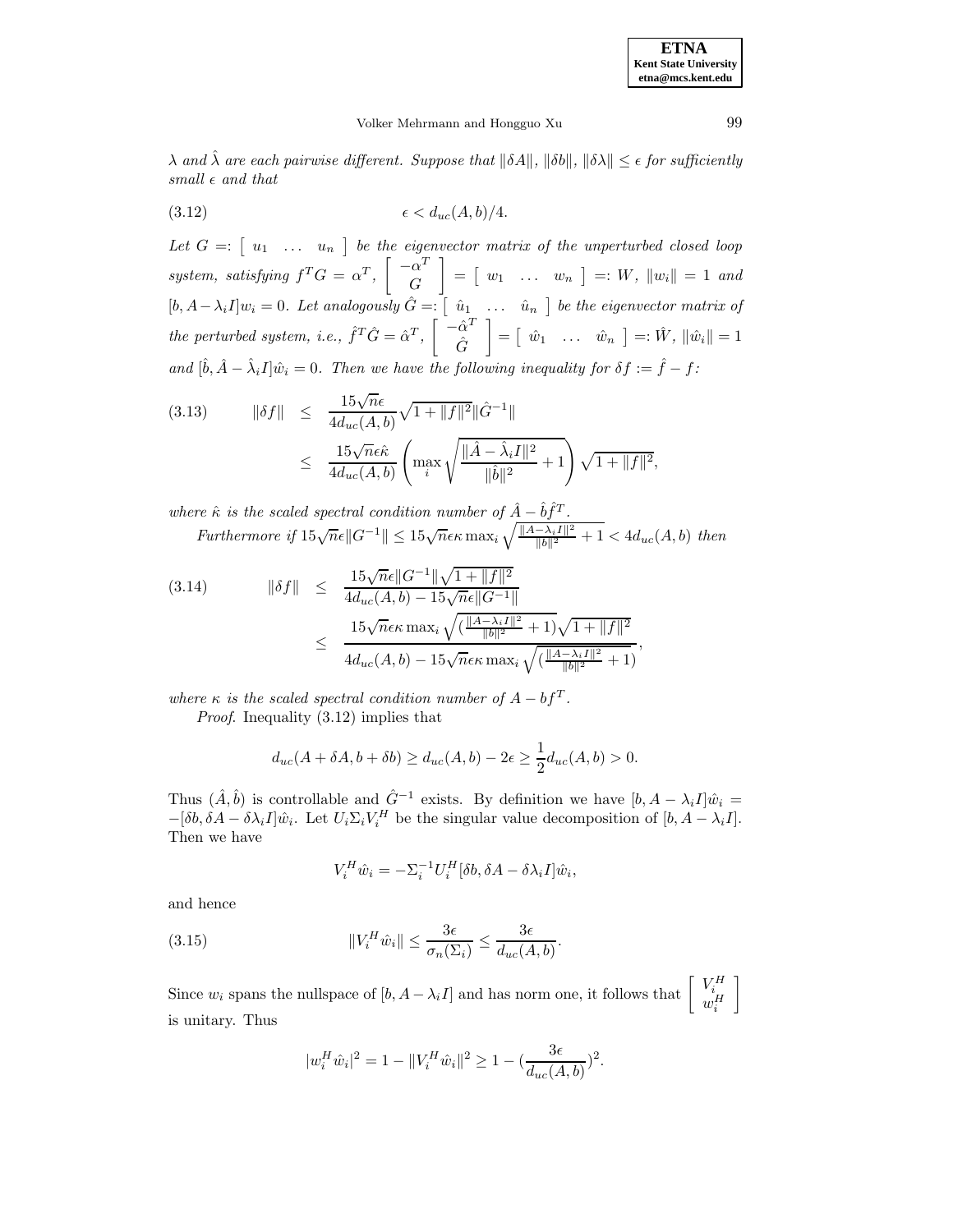| <b>ETNA</b>                  |
|------------------------------|
| <b>Kent State University</b> |
| etna@mcs.kent.edu            |

Multiplying the i-th column of  $\hat{G}$  and  $\hat{\alpha}^T$  by a scalar does not change  $\hat{f}^T$ , so we may assume, without loss of generality, that  $w_i^H \hat{w}_i > 0$ . Then

$$
1 - w_i^H \hat{w}_i = \frac{1 - (w_i^H \hat{w}_i)^2}{1 + w_i^H \hat{w}_i} \le (\frac{3\epsilon}{d_{uc}(A, b)})^2.
$$

By this inequality we obtain

$$
\|w_i - \hat{w}_i\| = \|\begin{bmatrix} V_i^H \\ w_i^H \end{bmatrix} (w_i - \hat{w}_i)\|
$$
  
\n
$$
= \|e_{n+1} - \begin{bmatrix} V_i^H \hat{w}_i \\ w_i^H \hat{w}_i \end{bmatrix}\|
$$
  
\n
$$
= \sqrt{\|V_i^H \hat{w}_i\|^2 + (1 - w_i^H \hat{w}_i)^2}
$$
  
\n
$$
\leq \sqrt{\frac{3\epsilon}{d_{uc}(A,b)}}^2 + (\frac{3\epsilon}{d_{uc}(A,b)})^4
$$
  
\n
$$
\leq \frac{15\epsilon}{4d_{uc}(A,b)},
$$

and thus

$$
||W - \hat{W}|| \le \frac{15\epsilon\sqrt{n}}{4d_{uc}(A,b)}.
$$

Using the explicit formulas for  $f, \, \widehat{f}$  we obtain

$$
\hat{f}^T - f^T = -\begin{bmatrix} 1 & f^T \end{bmatrix} \begin{bmatrix} -(\hat{\alpha}^T - \alpha^T) \\ \hat{G} - G \end{bmatrix} \hat{G}^{-1} = -\begin{bmatrix} 1 & f^T \end{bmatrix} (\hat{W} - W)\hat{G}^{-1}.
$$
  
So  $\|\delta f\| \le \|\hat{G}^{-1}\| \|W - \hat{W}\| \sqrt{1 + \|f\|^2} \le \frac{15\epsilon \|\hat{G}^{-1}\| \sqrt{n}}{4d_{uc}(A,b)} \sqrt{1 + \|f\|^2}.$  Since  $[\hat{b}, \hat{A} - \hat{\lambda}_i I] \begin{bmatrix} -\hat{\alpha}_i \\ \hat{u}_i \end{bmatrix} = 0$ , it follows that

$$
\|\hat{u}_i\| \ge \frac{\|\hat{b}\||\hat{\alpha}_i|}{\|\hat{A} - \hat{\lambda}_i I\|}.
$$

Using the assumption that  $\|\hat{w}_i\|^2 = \|\hat{u}_i\|^2 + |\hat{\alpha}_i|^2 = 1$  we get

$$
\|\hat{u}_i\| \ge \sqrt{\frac{\|\hat{b}\|^2}{\|\hat{A} - \hat{\lambda}_i I\|^2 + \|\hat{b}\|^2}}.
$$

Let  $\hat{U} := \text{diag}(\frac{1}{\|\hat{u}_1\|}, \dots, \frac{1}{\|\hat{u}_n\|})$  and  $\hat{G}_0 := \hat{G}\hat{U}$ , then  $\|\hat{G}_0\| \ge 1$  and hence

$$
\|\hat{G}^{-1}\| = \|\hat{U}(\hat{G}\hat{U})^{-1}\| \le \|\hat{U}\| \|\hat{G}_0^{-1}\|
$$
  
\n
$$
\le \|\hat{G}_0^{-1}\| \max_i \sqrt{\frac{\|\hat{A} - \hat{\lambda}_i I\|^2}{\|\hat{b}\|^2} + 1}
$$
  
\n
$$
\le \hat{\kappa} \max_i \sqrt{\frac{\|\hat{A} - \hat{\lambda}_i I\|^2}{\|\hat{b}\|^2} + 1},
$$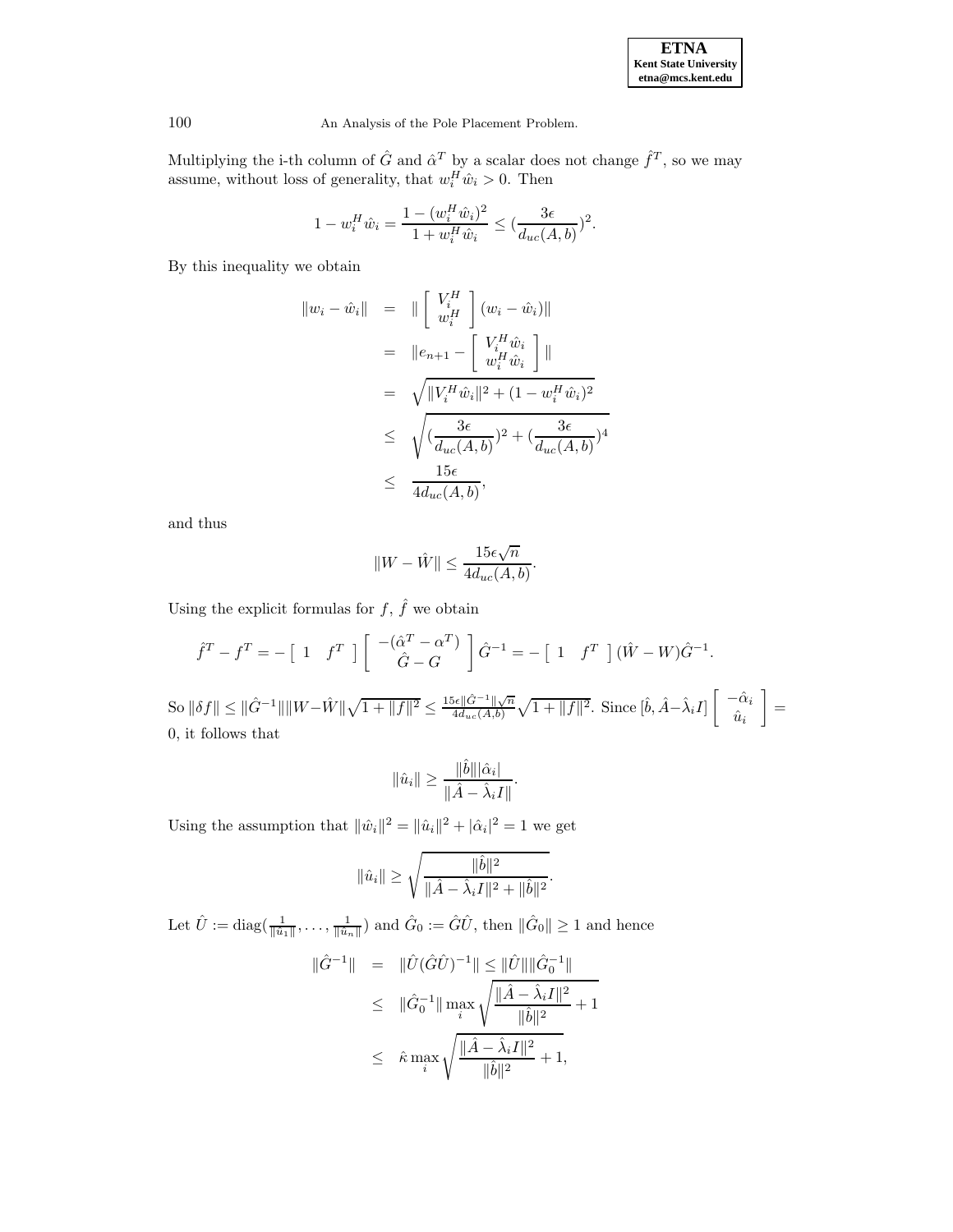Volker Mehrmann and Hongguo Xu 101

which finishes the first part of the proof.

For the second part we use that  $||G-\hat{G}|| \le ||W-\hat{W}||$ , and  $||G^{-1}|| \le \kappa \max_i \sqrt{\frac{||A-\lambda_i I||^2}{||b||^2}+1}$ , and hence

$$
\|\hat{G}^{-1}\| = \|G^{-1}(I + (\hat{G} - G)G^{-1})^{-1}\|
$$
  
\n
$$
\leq \frac{\|G^{-1}\|}{1 - \|G^{-1}\| \|\hat{G} - G\|}
$$
  
\n
$$
\leq \kappa \frac{\max_{i} \sqrt{\frac{\|A - \lambda_{i}I\|^2}{\|b\|^2} + 1}}
$$
  
\n
$$
\leq \kappa \frac{\max_{i} \sqrt{\frac{\|A - \lambda_{i}I\|^2}{\|b\|^2} + 1}}
$$
  
\n
$$
1 - \kappa \frac{15\epsilon \sqrt{n}}{4d_{uc}(A, b)} \max_{i} \sqrt{\frac{\|A - \lambda_{i}I\|^2}{\|b\|^2} + 1}},
$$

and from this the second part follows.  $\Box$ 

We see from this theorem, that a small distance to uncontrollability, a large feedback gain or an ill-conditioned eigenvector matrix of the perturbed closed loop system may cause a large error in f.

REMARK 5. Condition  $(3.12)$  guarantees that the perturbed system is controllable and thus that the solution exists and can be obtained via the explicit formula of Theorem 2.1. In principle using (3.12) we can cancel the term  $\frac{\epsilon}{d_{uc}(A,b)}$  from the bounds, but then we would not have a perturbation results of the form (perturbation of the data)  $\times$  (amplification factor). Note further that we could use (3.15) to remove  $d_{uc}(A,b)$  from the bounds and replace it by  $\min_i \sigma_n([b, A - \lambda_i I])$  which makes the bounds more sharp.

To illustrate the result consider the following example:

EXAMPLE 1. Consider  $X = B = I$  in Theorem 3.1 , then  $K_{\lambda} = C^{T}Q, K_{b} = Q$ and

$$
K_A = \begin{bmatrix} QC \operatorname{diag}(c_{11}, \dots, c_{1n}) \\ \vdots \\ QC \operatorname{diag}(c_{n1}, \dots, c_{nn}) \end{bmatrix} C^{-1}.
$$

Suppose that

$$
\beta_1 = \min_{\gamma_i \in \lambda(A), \lambda_j \in \mathcal{P}} |\gamma_i - \lambda_j|, \ \beta_2 = \max_{\gamma_i, \gamma_j \in \lambda(A); i \neq j} |\gamma_i - \gamma_j|.
$$

Using the formulas for  $q_i$  and C above we have in Frobenius norm

$$
||K_{\lambda}||_F \ge n\left(\frac{\beta_1}{\beta_2}\right)^{n-1}, \ ||K_b||_F \ge n\beta_1\left(\frac{\beta_1}{\beta_2}\right)^{n-1}.
$$

If we have for example  $\beta_1/\beta_2 > 2$ , which is not an unreasonable value, since in many applications the eigenvalues of A are in the right half plane and the chosen poles are in the left half plane, then  $||K_\lambda||, ||K_b||$  will increase at least as  $2^{n-1}$ ! Although we do not know a similar lower bound for  $||K_A||$ , we expect that it will usually be even larger, because  $||K_A||$  is equivalent to  $||Q|| ||C^{-1}||$ .

Note that  $\frac{\beta_1}{\beta_2}$  can be viewed as the relative distance between  $\Lambda(A)$  and  $\mathcal{P}$ .

In most of the pole placement algorithms at first the feedback gain vector  $f$ is computed from  $A, b, \mathcal{P}$ , which is, if a backward stable method is used, the exact feedback gain vector for a slightly perturbed problem  $\hat{A}, \hat{b}, \hat{\mathcal{P}}$ . With this feedback gain vector  $\hat{f}$  then the closed loop system  $A - b\hat{f}^T$  is formed. So far we have mainly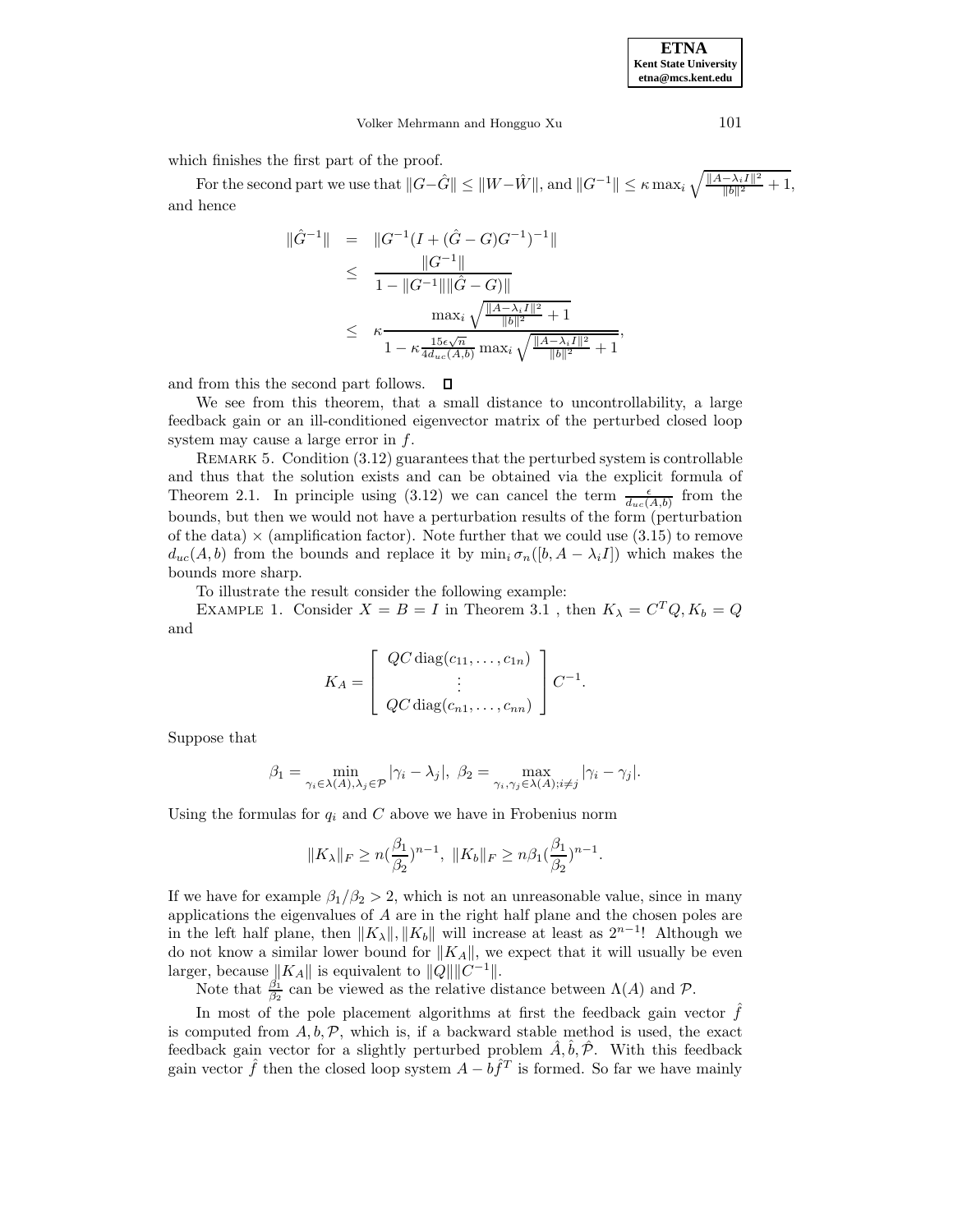considered perturbation bounds for  $f$ . But usually it is more important in practice, how far the actual eigenvalues of the implemented closed loop system  $A - b \hat{f}^T$  are away from the desired poles.

THEOREM 3.3. Consider the SIPP problem with data  $A, b, \mathcal{P} = {\lambda_1, \ldots, \lambda_n}$ and consider a perturbed problem with data  $\hat{A} := A + \delta A, \hat{b} := b + \delta b, \hat{\mathcal{P}} := {\lambda_1 + \lambda_2 + \cdots + \lambda_k}$  $\delta\lambda_1,\ldots,\lambda_n+\delta\lambda_n$ . Assume that the desired poles  $\lambda_j, j=1,\ldots,n$  and the perturbed poles  $\lambda_i + \delta \lambda_j$ ,  $j = 1, \ldots, n$  are each pairwise different.

Suppose further that  $\|\delta A\|$ ,  $\|\delta b\|$ ,  $\|\delta \lambda\| \leq \epsilon$  for sufficiently small  $\epsilon$  and that

$$
(3.16)\qquad \qquad \epsilon < d_{uc}(A,b)/4.
$$

(Here as before  $\lambda$  and  $\delta\lambda$  are vectors formed from the elements of P and  $\hat{\mathcal{P}}$ , respectively.)

Let  $f, \hat{f}$  be the feedback gains of the unperturbed and perturbed system, respectively and let  $\hat{\kappa}$  be the spectral condition number of the perturbed closed loop system  $\hat{A}-\hat{b}f^T$ . Then for each of the eigenvalues  $\mu_i$  of  $A - b \hat{f}^T$  there is a pole  $\lambda_i$  of the unperturbed closed loop system  $A - bf^T$  such that

(3.17) 
$$
|\lambda_i - \mu_i| < \epsilon (1 + (1 + ||\hat{f}||)\hat{\kappa})
$$
  
\n
$$
\leq \epsilon (1 + \hat{\kappa} + ||f||\hat{\kappa})
$$
  
\n
$$
+ \epsilon \hat{\kappa}^2 \frac{15\sqrt{n} \max_i \sqrt{||\hat{A} - \hat{\lambda}_i I||^2 + ||\hat{b}||^2}}{4d_{uc}(A, b)||\hat{b}||} \sqrt{1 + ||f||^2}).
$$

*Proof.* Applying the Bauer-Fike Theorem, e.g. [9], p. 342, to  $A - b\hat{f}^T = \hat{A} \hat{b}\hat{f}^T - \delta A + \delta b\hat{f}^T$ , we obtain that for each of the desired poles  $\lambda_i$ , there is a pole  $\mu_i$  of  $A - b\hat{f}^T$ , such that

$$
|\mu_i - \lambda_i| = |\mu_i - \hat{\lambda}_i + \delta \lambda_i| \leq \hat{\kappa} \|\delta A - \delta b \hat{f}^T\| + |\delta \lambda_i| \leq \epsilon \hat{\kappa} (1 + \|\hat{f}\|) + \epsilon.
$$

This gives the first bound and the second follows from Theorem 3.2 using  $||\hat{f}|| \leq$  $\|\delta f\| + \|f\|$ .  $\Box$ 

REMARK 6. We see from this result that if the norm of  $\hat{f}$  or the spectral condition number of the closed loop system are large or  $(A, b)$  is near to an uncontrollable pair, then we cannot expect that the eigenvalues of the closed loop system  $A - b\hat{f}^T$  are close to the desired eigenvalues. And this means that the desired goal of the pole placement problem is not achieved.

Here it becomes clear that the question of conditioning for the pole placement problem is rather tricky, since different quantities can be considered to be **results**. This may be f, or the closed loop system  $A - bf^T$ . The ultimate goal of the pole placement problem (in our opinion) should be that the implemented closed loop poles are close to the desired poles and this is obviously not the case if the right hand side in (3.17) is large. **In this sense the pole placement problem is ill-conditioned** if either of the contributing factors is large. To illustrate these observations consider the following example which shows that computing the feedback gain very accurately may not be enough to guarantee that the closed loop system has poles close to the desired poles. Even if we compute  $f$  exactly, in presence of slight perturbations like for example noise or measurement errors, the closed loop system may have eigenvalues which are far away from the desired ones.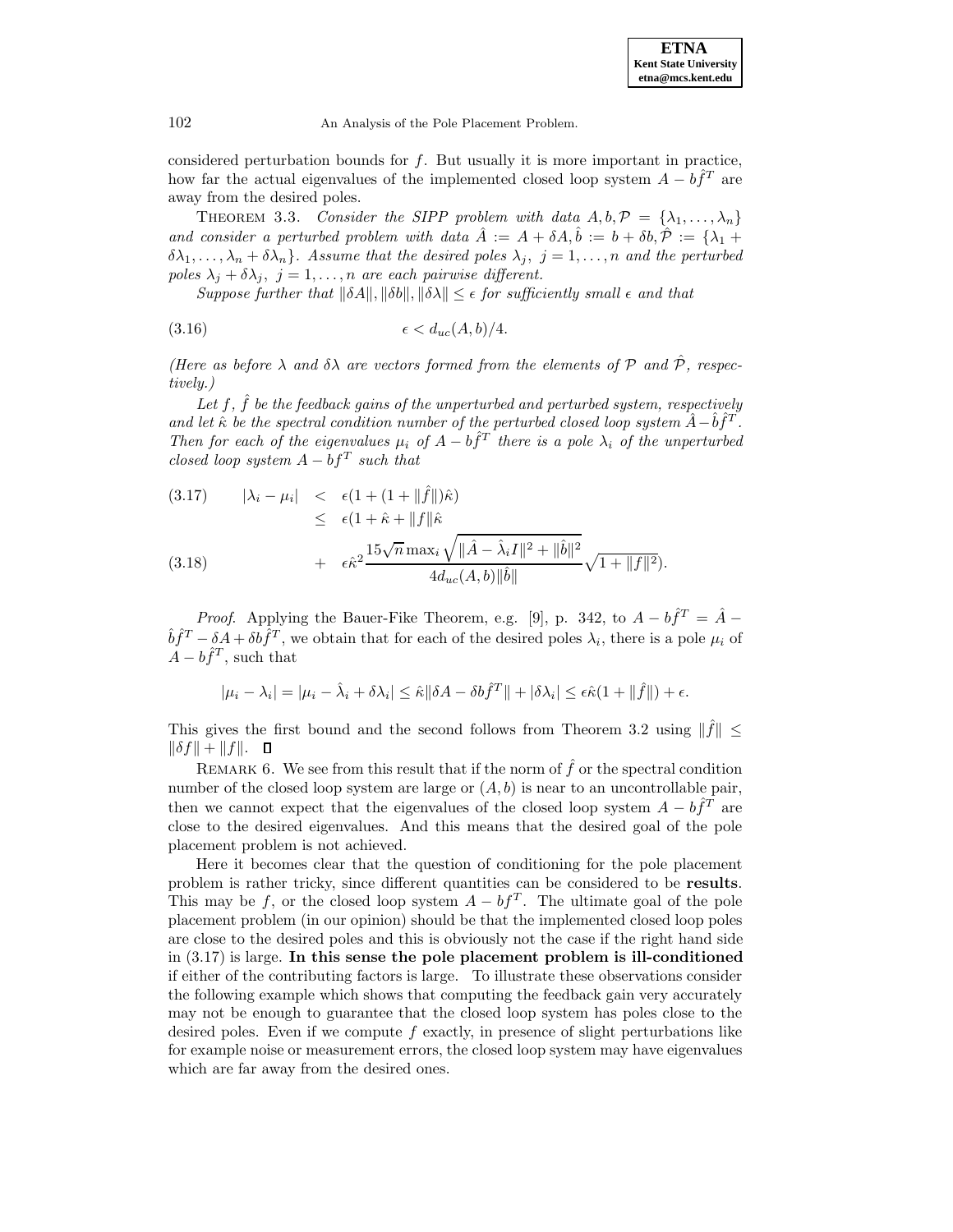Volker Mehrmann and Hongguo Xu 103



Example 2. Consider the SIPP problem with data

 $A = \text{diag}(1, 2, \ldots, 15), b = e^T, \mathcal{P} = \{-1, \ldots, -15\}.$ 

The numerical results in this example were performed in Matlab version 4.2a on an HP 715-33 workstation, with machine epsilon  $2.22 \times 10^{-16}$ .

Let  $f_a, f_{mp}, f_s$  denote the exact feedback gain, the feedback gain obtained with the Matlab code of Miminis and Paige [17] and the gain obtained with formulas (2.21), (2.22), respectively. (The exact gain can be obtained as in the proof of Theorem 3.1, since all the elements of  $f_a$  are integers.)

We obtain that  $||f_a||_2 = 1.98$  e+11 and we have the absolute and relative errors for the computed feedbacks given in Table 1. We see that the Miminis/Paige procedure computes  $f$  essentially to full relative accuracy, while the direct formulas give extremely inaccurate results.

If we now determine the eigenvalues of the corresponding closed loop systems and let  $\lambda, \lambda_a, \lambda_{mp}, \lambda_s$  denote the vector of desired poles, computed poles of  $A - bf_a^T$ , poles  $A - bf_{mp}^T$ , and poles of  $A - bf_s^T$ , respectively, (where the eigenvalue computation was done using the Matlab function eig), then we obtain the following closed loop spectra as depicted in Table 2 and Figure 1.

|       | $\lambda_a$                 | $\lambda_{mp}$              | $\lambda_s$                 |
|-------|-----------------------------|-----------------------------|-----------------------------|
| $-1$  | $-7.11e + 01$               | $-7.87e + 01 + 9.03e + 01i$ | $-2.82e + 01$               |
| $-2$  | $-2.10e + 01 + 3.97e + 01i$ | $-7.87e + 01 - 9.03e + 01i$ | $-1.85e + 01 + 1.28e + 01i$ |
| $-3$  | $-2.10e + 01 - 3.97e + 01i$ | $6.99e + 00 + 3.60e + 01i$  | $-1.85e + 01 - 1.28e + 01i$ |
| $-4$  | $-1.42e + 00 + 1.99e + 01i$ | $6.99e + 00 - 3.60e + 01i$  | $-7.59e + 00 + 1.11e + 01i$ |
| $-5$  | $-1.43e + 00 - 1.99e + 01i$ | $4.17e + 00 + 1.58e + 01i$  | $-7.58e + 00 - 1.11e + 01i$ |
| $-6$  | $-9.07e + 00$               | $4.17e + 00 - 1.58e + 01i$  | $1.52e + 01$                |
| $-7$  | $4.37e-01+1.05e+01i$        | $2.66e + 00 + 8.87e + 00i$  | $-3.17e + 00 + 6.89e + 00i$ |
| $-8$  | $4.37e-01-1.05e+01i$        | $2.66e + 00 - 8.87e + 00i$  | $-3.17e + 00 - 6.89e + 00i$ |
| $-9$  | $6.50e-01+5.83e+00i$        | $1.91e + 00 + 5.14e + 00i$  | $-1.44e + 00 + 3.86e + 00i$ |
| $-10$ | $6.50e-01-5.83e+00i$        | $1.91e + 00 - 5.14e + 00i$  | $-1.44e + 00 - 3.86e + 00i$ |
| $-11$ | $6.30e-01+3.05e+00i$        | $1.46e + 00 + 2.74e + 00i$  | $-6.88e - 01 + 1.86e + 00i$ |
| $-12$ | $6.30e-01-3.05e+00i$        | $1.46e + 00 - 2.74e + 00i$  | $-6.88e - 01 - 1.86e + 00i$ |
| $-13$ | $4.11e-01$                  | $7.77e - 01$                | $-3.71e - 01 + 5.15e - 01i$ |
| $-14$ | $5.33e - 01 + 1.21e + 00i$  | $1.13e + 00 + 1.04e + 00i$  | $-3.71e - 01 - 5.15e - 01i$ |
| $-15$ | $5.33e-01-1.21e+00i$        | $1.13e + 00 - 1.04e + 00i$  | $1.17e + 01$                |

# Table 2: Closed loop eigenvalues

We see that the closed loop spectra are very far away from the desired ones, even if  $f$  is computed exactly. What is also striking is that even the stability of the closed loop system is lost in all three cases.

**4. Conclusion.** In this paper we have analyzed the single-input pole placement problem. We haven given new explicit formulas for the feedback gain  $f$  and have used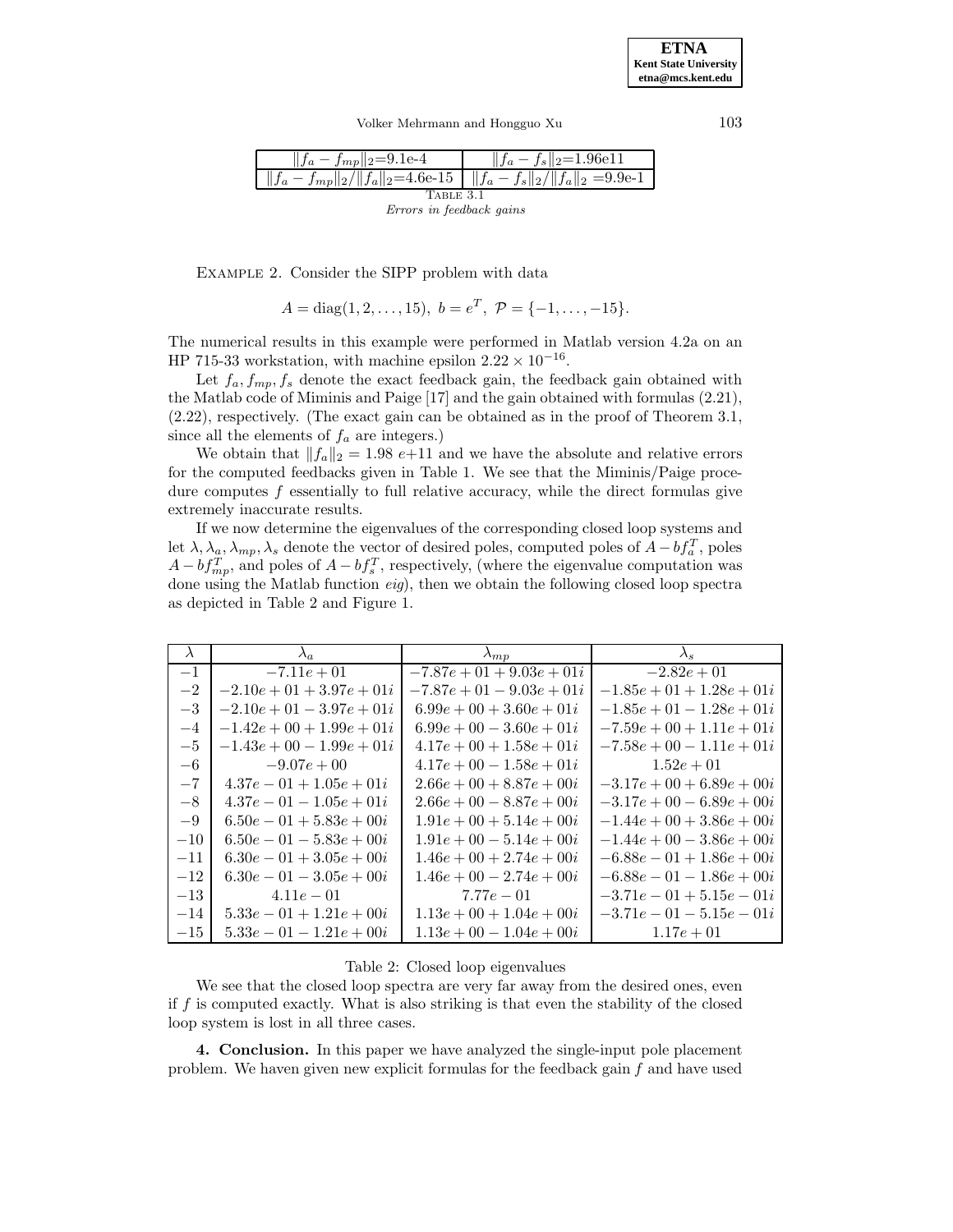

FIG. 3.1. Closed loop spectra: \* –  $\lambda_a$ , + –  $\lambda_{mp}$ , o –  $\lambda_s$ .

these to obtain perturbation results. From these results it follows that  $||f||$ , the spectral condition number of the closed loop matrix and the distance to uncontrollability are the governing terms in the perturbation bounds.

If the perturbation bound is large, then we cannot expect that the closed loop poles are close to the desired ones, and in this sense the pole placement problem can be viewed as ill-conditioned even if the computation of  $f$  is well-conditioned.

Unfortunately the spectral condition number of the closed loop system and the norm of  $f$  are proportional to the norm of the inverse of a Cauchy matrix, which is usually very large in particular for large system dimension. Thus in many circumstances we cannot expect that the closed loop poles are near to the desired ones. This partially verifies observations made in [12].

The analysis we have given leads to some open problems. Suppose that the system  $(A, b)$  is given, and that we only require that the poles lie in specified regions in the complex plane, see e.g. [12, 13].

1. Can we choose the poles in these regions so that the pole placement problem is well-conditioned in the sense that the actual closed loop poles are close to the desired ones ?

2. Is the closed loop system obtained under such circumstances robust under perturbations ?

These questions and related topics are currently under investigation, partial answers to these questions are given in a recent report [16].

**5. Acknowledgment.** We thank Dr. Chunyang He, Dr. Vasile Sima and Dr. Andras Varga for many valuable discussions and comments, which improved the paper substantially. We also thank the anonymous referees for valuable comments and criticism.

# REFERENCES